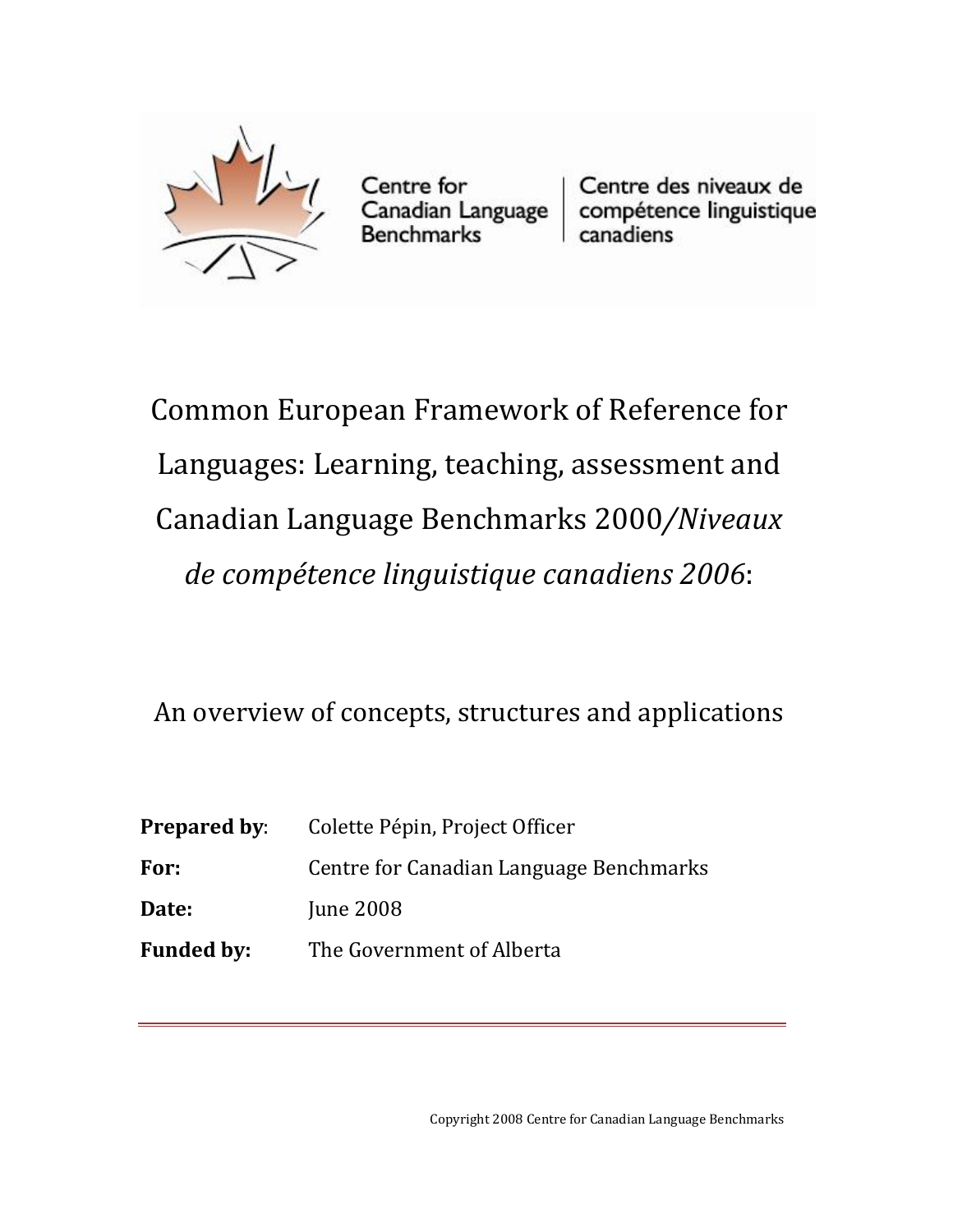## EXECUTIVE SUMMARY

<span id="page-1-0"></span>This paper has two purposes. Firstly, it informs the reader on both the Common European Framework of Reference for Languages: Learning, teaching, assessment (CEFR) and the Canadian Language Benchmarks 2000 (CLB) / *Niveaux de compétence linguistique canadiens 2006* (NCLC). Secondly, It provides a basis for questions and discussion around the uses of CEFR in a Canadian context and the potential impact on the CLB/NCLC, the standard currently established for use in Canada.

For each framework the document provides:

- an overview of the historical context,
- the aims,
- the structure,
- the uses, and
- the approach.

It also outlines some preliminary commentary on basic differences and context for use. It examines some general information regarding the content of each framework. With respect to the CEFR, it examines the influence of the Council of Europe's recommendations concerning modern languages in the late nineties, specifically plurilingualism, a salient feature and defining characteristic of the CEFR.

In addition, tables are provided for quick reference.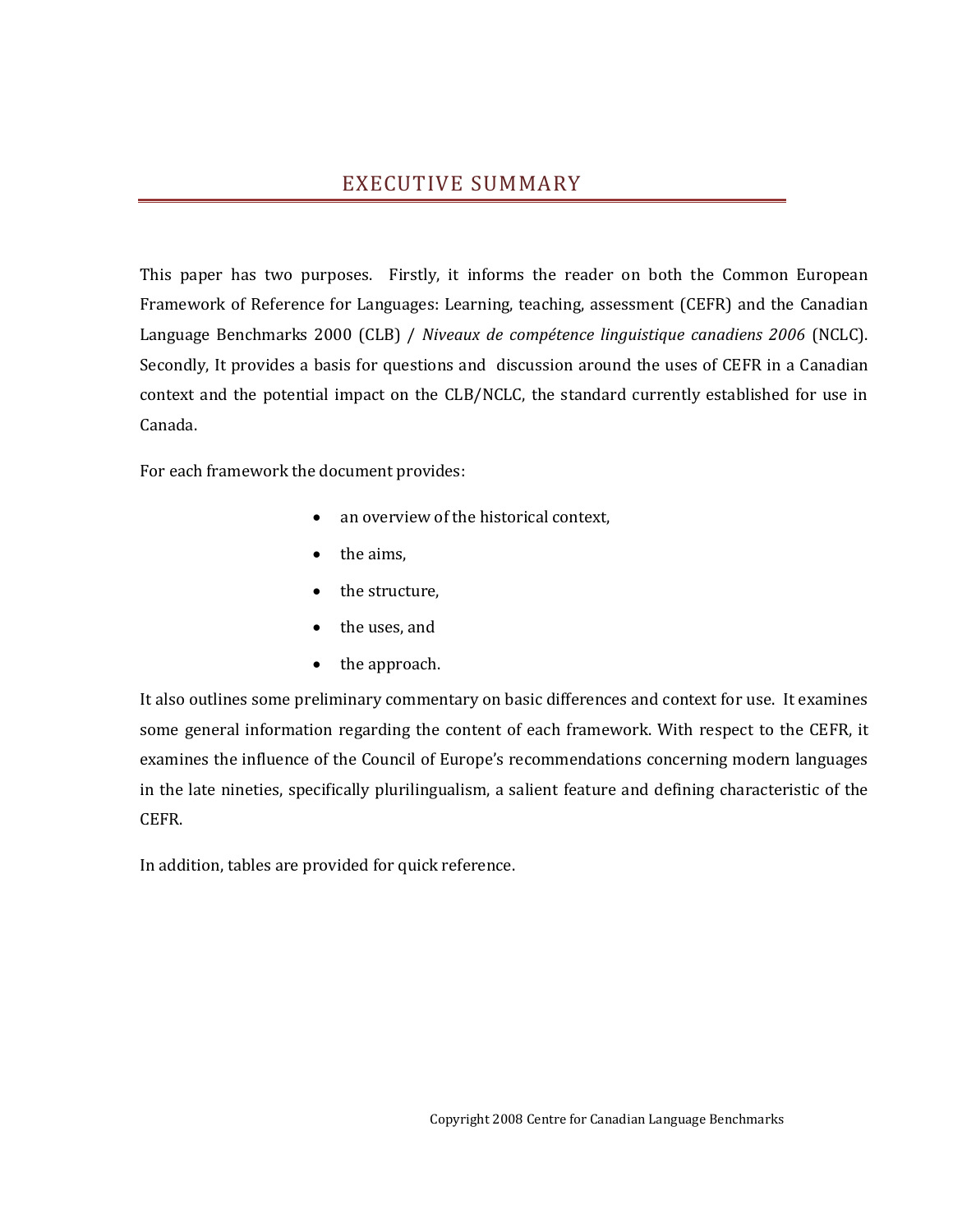| <b>PART I: COMMON EUROPEAN FRAMEWORK OF REFERENCE FOR LANGUAGES</b> |              |
|---------------------------------------------------------------------|--------------|
| <b>General InfoRMATION</b>                                          | 1            |
| <b>Historical Context</b>                                           | 1            |
| <b>Objectives</b>                                                   | $\mathbf{2}$ |
| Plurilingualism, Lifelong Language Learning and the CEFR            | 3            |
| <b>Structure and Organization</b>                                   | 4            |
| <b>Main Uses of CEFR</b>                                            | 7            |
| <b>Approach to Adult Language Learning</b>                          | 7            |
| <b>CEFR Today</b>                                                   | 9            |
| PART II: CANADIAN LANGUAGE BENCHMARKS 2000 (CLB)/NIVEAUX DE         |              |
| <b>General Information</b>                                          | 12           |
| <b>Historical Context</b>                                           | 12           |
| <b>Objectives</b>                                                   | 13           |
| <b>Structure and Organization</b>                                   | 13           |
| Main Uses of the CLB/NCLC                                           | 16           |
| <b>Approach to Adult Language learning</b>                          | 16           |
| <b>CLB/NCLC Today</b>                                               | 17           |
|                                                                     | . 20         |
| The Vandergrift Report and Manitoba's Response                      | 20           |
| Purpose, Objectives and Characteristics of two Frameworks           | 23           |

# CONTENTS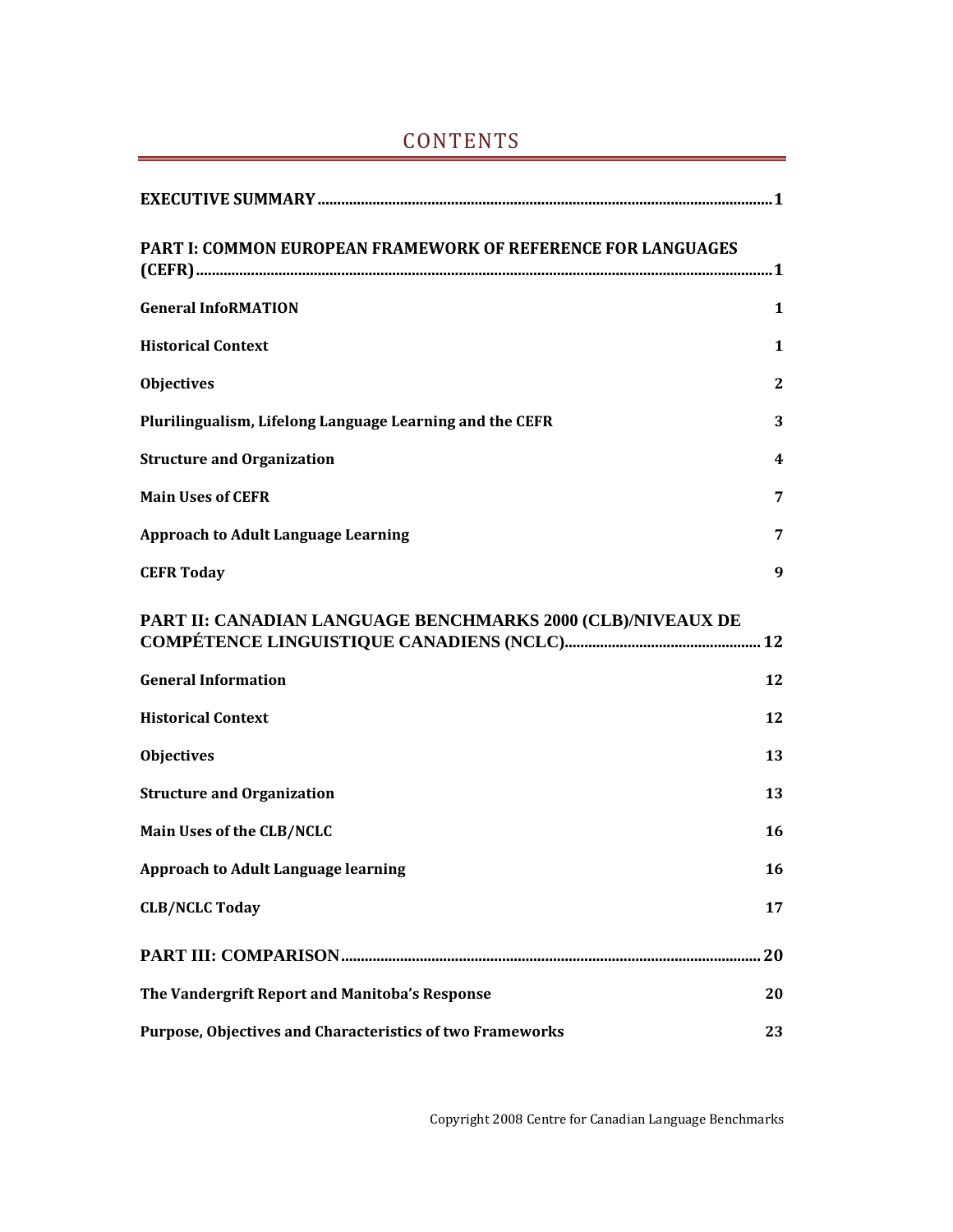|                   | 26 |
|-------------------|----|
| <b>Fast Facts</b> |    |
|                   | 24 |
|                   |    |
|                   |    |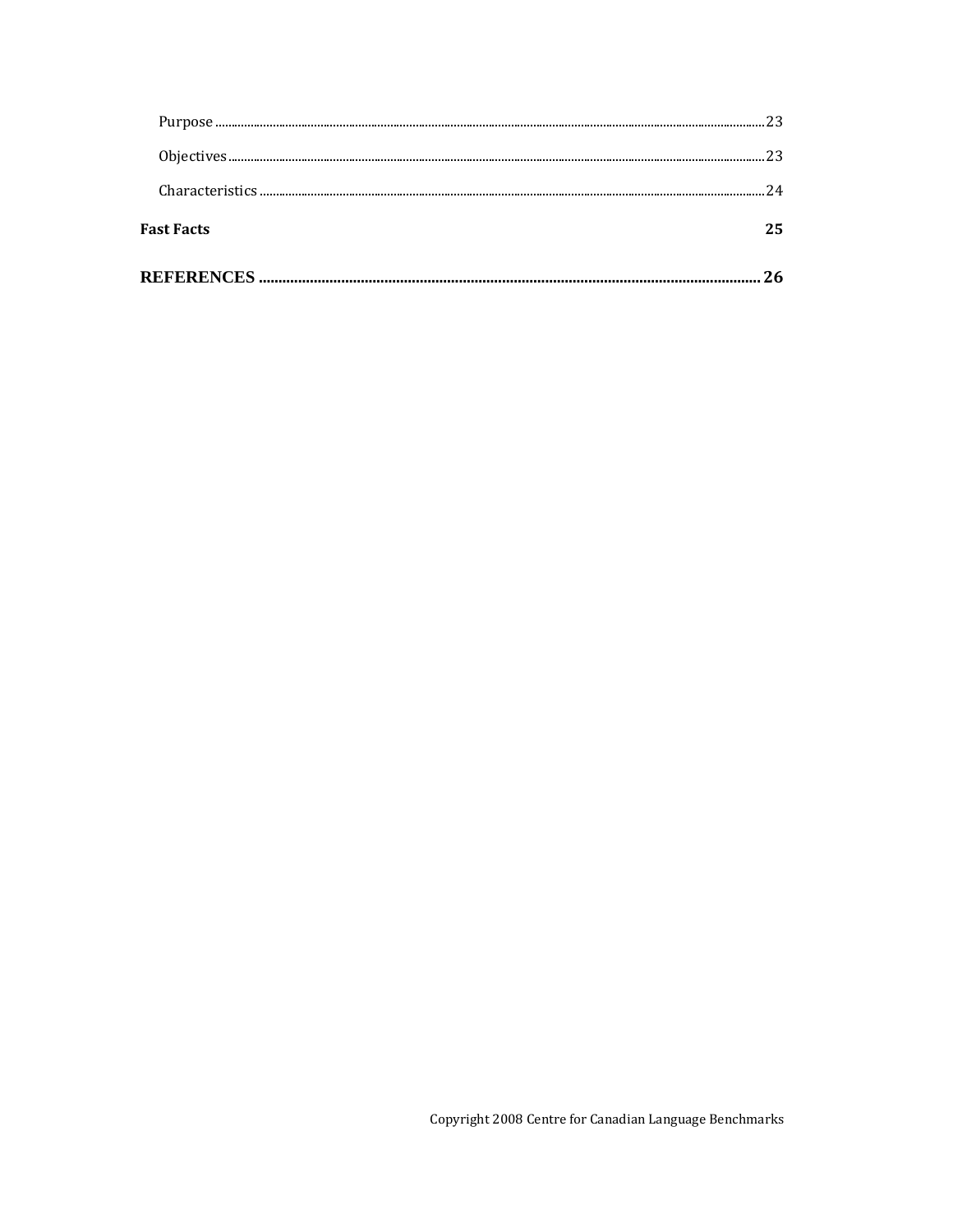# <span id="page-4-0"></span>PART I: COMMON EUROPEAN FRAMEWORK OF REFERENCE FOR LANGUAGES (CEFR)

#### GENERAL INFORMATION

<span id="page-4-1"></span>First published in two draft versions in English and French in 1996, the Common European Framework of Reference for Languages (CEFR) was revised and published, after feedback was received from users and potential users, in 2001. Soon after, a German translation was done followed by translations in 21 other languages1.

The CEFR is not a curriculum or methodology but a framework on which member countries of the Council of Europe (COE) can base curriculum guidelines, assessments, and teaching and learning material for second/foreign language acquisition. It is meant for learners, teachers and curriculum planners alike and contains various scales describing levels of proficiency, which allow learners' progress to be measured at different stages2.

l

The Council of Europe was founded in 1949 to defend human rights, parliamentary democracy and the rule of law, develop agreements to standardize social and legal practices in the member states, and promote awareness of a European identity based on shared values. The COE is separate from but works in co-operation with the European Union to pursue areas of common interest.

#### HISTORICAL CONTEXT

<span id="page-4-2"></span>As noted by David Little, an Associate Professor of Applied Linguistics and Head of the School of Linguistic, Speech and Communication Sciences at Trinity College Dublin, who wrote one of the preliminary studies for the development of the framework, the CEFR did not come into existence suddenly in 1996. Instead, it was among the latest products of the Council of Europe's three and a half decades of work on language teaching and learning. The COE has always been politically as well

<sup>1</sup> Little, David (2006). The Common European Framework of Reference for Languages: Content, purpose, origin, reception and impact. *Language Teaching,* 39, p 167.

<sup>2</sup> Council of Europe. Common European Framework of Reference: Learning, teaching, assessment. Cambridge: Cambridge University Press, 2001, p 1.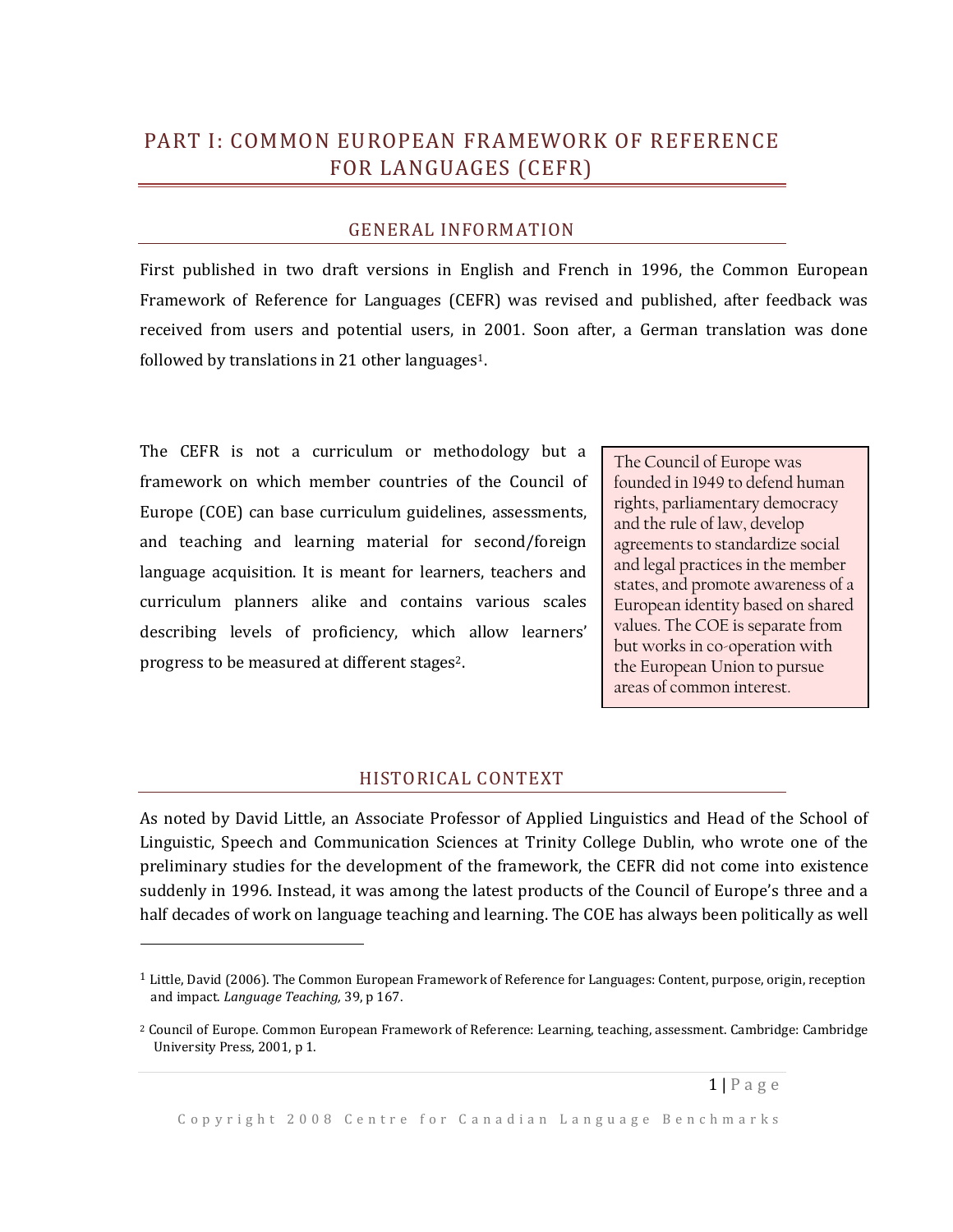as culturally and educationally motivated<sup>3</sup>. In the late nineties the Council of Europe had turned its focus towards issues of unity and culture. The CEFR explains how the need for such a framework arose from Recommendation no.R (98) 6 of the Committee of Ministers to member States concerning modern languages. These recommendations insisted on the need to:

- Equip all Europeans for the challenges of intensified international mobility and closer co-operation;
- Promote mutual understanding and tolerance;
- Maintain and further develop the richness and diversity of European cultural life through greater mutual knowledge;
- Meet the needs of a multilingual and multicultural Europe by appreciably developing the ability of Europeans to communicate with each other across linguistic and cultural boundaries.

## **OBJECTIVES**

<span id="page-5-0"></span>In an attempt to comply with the recommendations put forth by the COE, the aims of the CEFR are identified as follows:

- To promote and facilitate co-operation among educational institutions in different countries;
- To provide a sound basis for the mutual recognition of language qualifications;
- To assist learners, teachers, course designers, examining bodies and educational administrators to situate and co-ordinate their efforts4.

Simply put, the CEF meets the political, cultural and educational requirements that the COE established in the late nineties. As a result, the CEFR's intent was to provide a common basis for language professionals and learners to assist in overcoming barriers in European mobility by mutual recognition of qualifications among member states.

 $3$  Little, David (2006). The Common European Framework of Reference for Languages: Content, purpose, origin, reception and impact. *Language Teaching,* 39, p 174.

<sup>4</sup> Trim, J.L.M. (2005). *The Role of the Common European Framework of Reference for Languages in teacher training.* Lecture delivered, Graz September, p 3. Available at www.ecml.at/documents/Trim/trim.pdf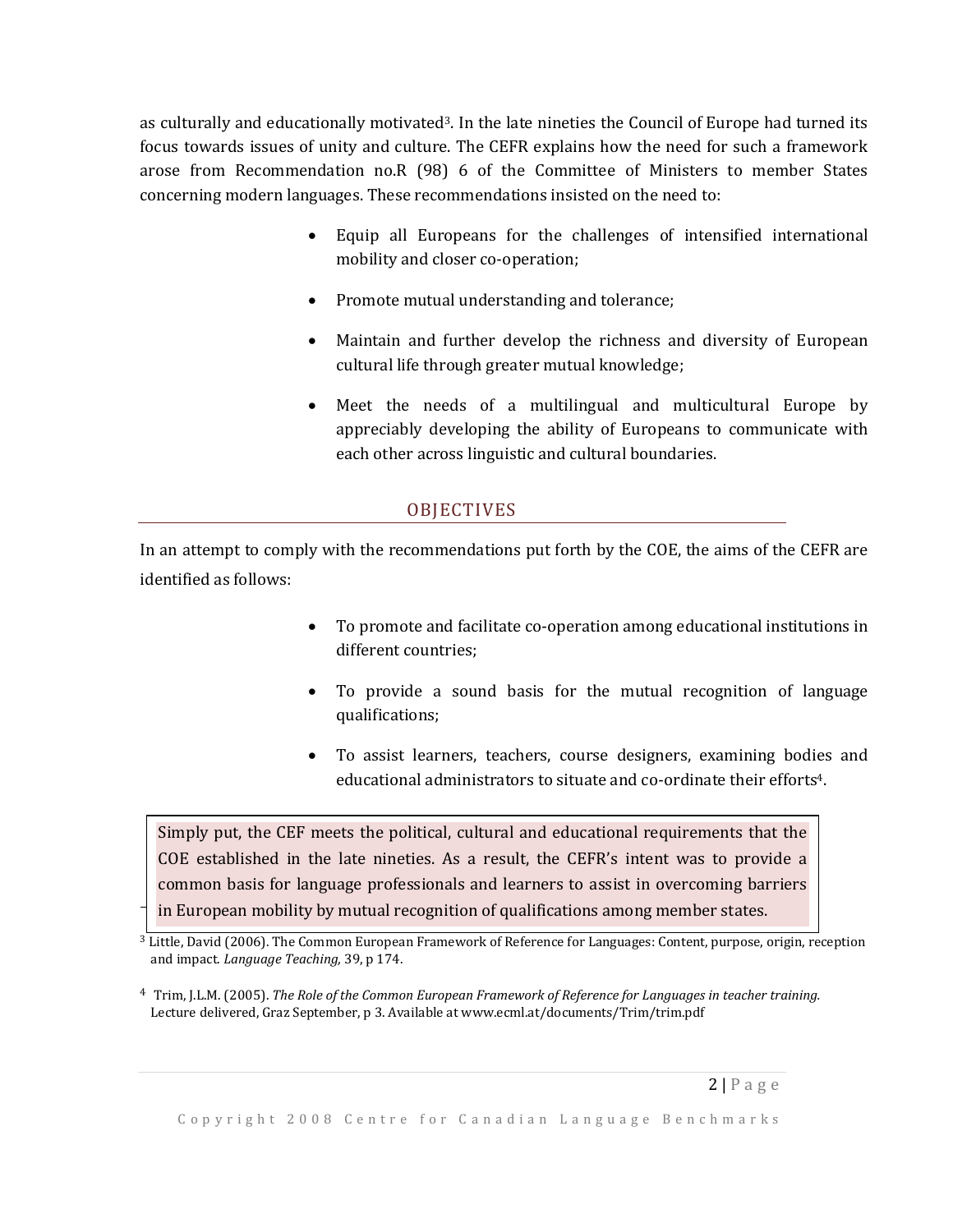The CEFR is therefore intended for the multitude of languages, program administrations, educational institutions and countries found across Europe. In other words, the descriptors used in the scales describing proficiency can be translated and applied to any of the European languages. It is intended to be used in a variety of contexts, including primary, lower secondary, upper secondary and higher/further education5.

### <span id="page-6-0"></span>PLURILINGUALISM, LIFELONG LANGUAGE LEARNING AND THE CEFR

With an intensified focus on culture and learning by the Council of Europe, the notion of plurilingualism became an important topic. The CEFR distinguishes 'plurilingualism' from 'multilingualism'. Unlike multilingualism, which is the "co-existence of different languages in a given society," plurilingualism allows a speaker to access different aspects of any language, in which they are competent, in order to communicate effectively. In a plurilingual approach languages interrelate and interact<sup>6</sup>.

This concept can be illustrated with a Canadian example. Often observed in bilingual parts of Canada, such as Moncton or Ottawa, speakers having a conversation in one language (English or French) may switch to the other or incorporate words or expressions from the other language in their conversation in order to communicate more efficiently and effectively. In such cases, speakers do not limit themselves, or the listener, to knowledge or competence that either person may have regarding **one** of the two languages, instead, they draw on **a range of knowledge and competencies** which they can use to express an idea and be understood, even if that requires borrowing from another language.

It is this perspective that has shaped the objectives of the CEFR and led the framework to develop a 'linguistic repertory in which all linguistic abilities have a place'7. In the same manner of thought,

6 Ibid. p 4.

l

<sup>5</sup> Council of Europe (2001). Common European Framework of Reference: Learning, teaching, assessment. Cambridge: Cambridge University Press, p 5.

 $7$  Council of Europe (2001). Common European Framework of Reference: Learning, teaching, assessment. Cambridge: Cambridge University Press.p, 5.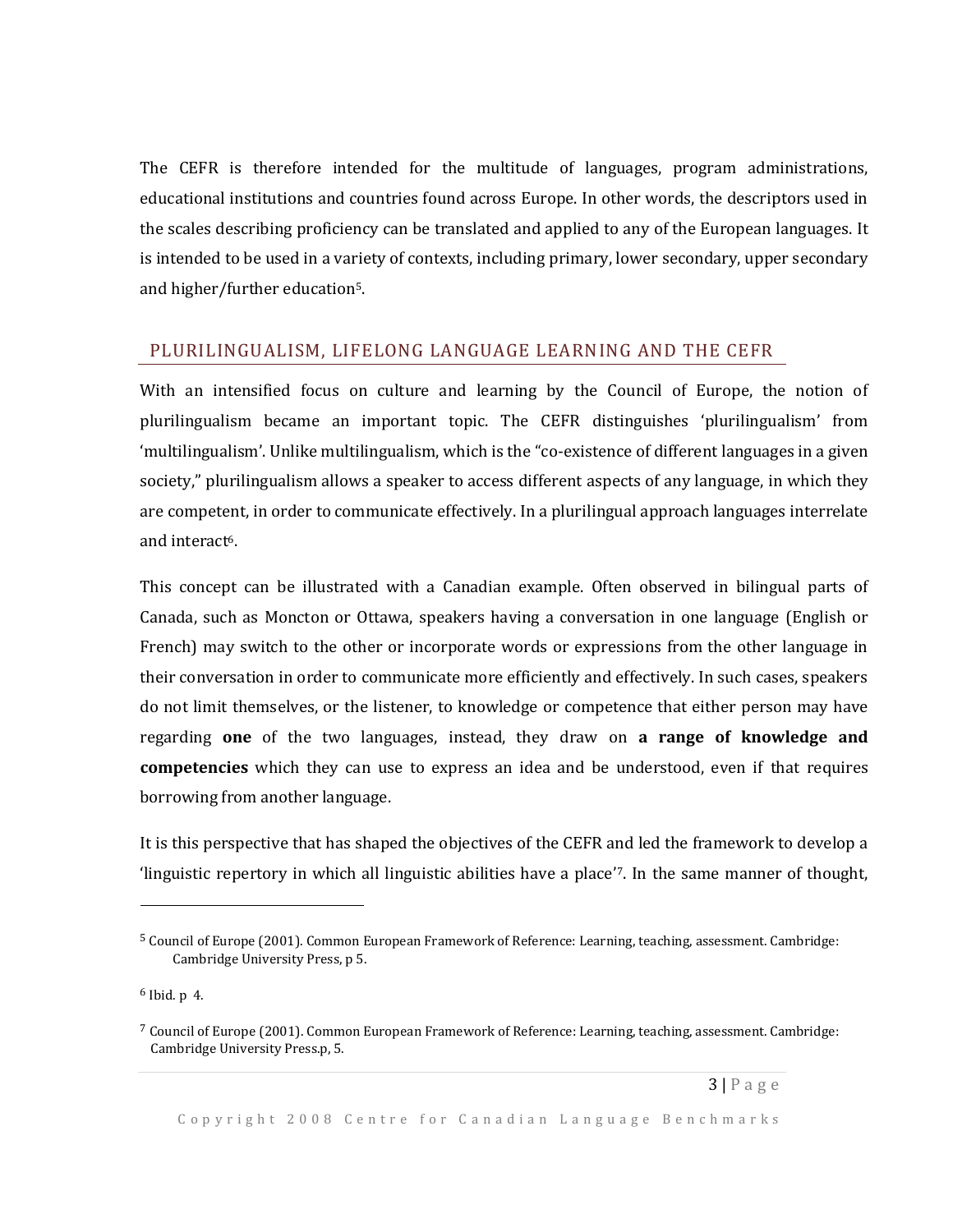the CEFR recognizes that language learning is a lifelong task, and in doing so has attempted to create language learning tools which will develop both life-long learning and plurilinguistic competence, most often demonstrated in the European Language Portfolio (ELP).

The ELP model was designed to record and formally recognize diverse language learning and

intercultural experience<sup>8</sup>. David Little states that, "the concept of the European Language Portfolio took shape in parallel with the CEFR as a way of mediating key concepts and issues," such as obstacles in European mobility and integration, "while at the same time fostering the development of learner autonomy"9.

The European Language Portfolio is personal document used by the learner to record formal and informal language learning. It contains three sections: a passport, a biography and a dossier. It also helps learners plan and monitor their learning.

#### STRUCTURE AND ORGANIZATION

<span id="page-7-0"></span>The CEFR is a 260-page document which explains the political and educational context in which it was created, its aims and objectives, the adopted approach, the CEFR levels and how to use them, the illustrative descriptors and scales and how they were validated, and additional information on second language learning and teaching, such as plurilingualism and assessment.

This section focuses on the structure of the framework and will discuss the stages, levels, illustrative descriptors and scales.

The CEFR has three stages: Basic User (A), Independent User (B) and Proficient User (C), which roughly equate to the classic division of Basic, Intermediate and Advanced. These stages are further divided into the following six levels, two per stage as illustrated on the next page.

<sup>8</sup> Ibid, p 5.

<sup>9</sup>Little, David (2006). The Common European Framework of Reference for Languages: Content, purpose, origin, reception and impact. *Language Teaching*, 39, p 177.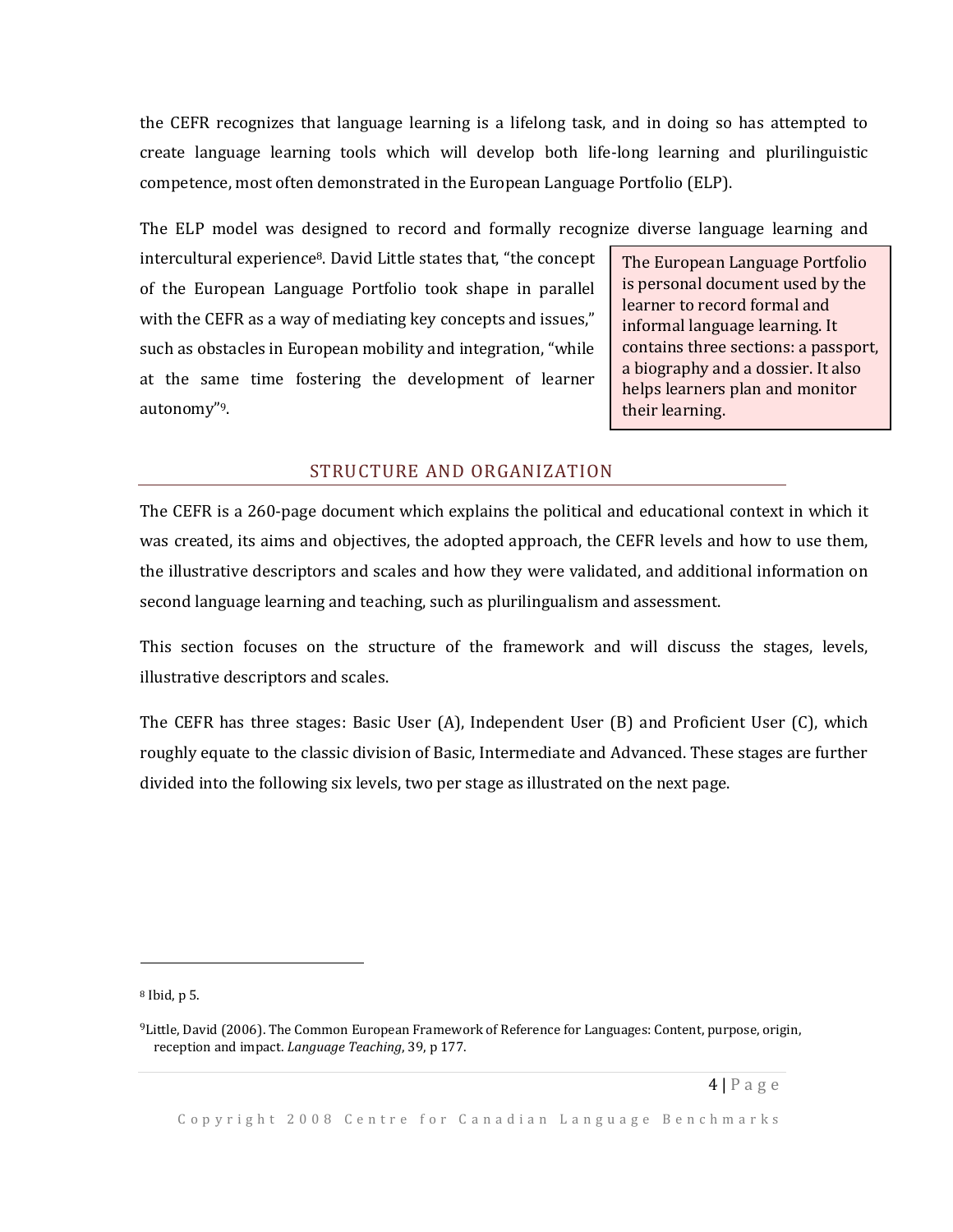| <b>LEVEL</b>                             |                | <b>STAGE</b>            |
|------------------------------------------|----------------|-------------------------|
| <b>Breakthrough</b>                      | A1             | <b>Basic User</b>       |
| Waystage                                 | A2             |                         |
| <b>Threshold</b>                         | <b>B1</b>      | <b>Independent User</b> |
| Vantage                                  | <b>B2</b>      |                         |
| <b>Effective Operational Proficiency</b> | C <sub>1</sub> | <b>Proficient User</b>  |
| <b>Mastery</b>                           | C <sub>2</sub> |                         |

The decision to attribute letters to each stage and level comes from the difficulty to translate some of the terms used for the levels (i.e. Waystage, Vantage). Therefore, the common reference levels are usually referred to as A1, A2, B1, etc.

The levels are illustrated through the organization of descriptors of proficiency into different scales. There are over 50 scales and the audience and purpose of the scales differ. All but one scale, the global scale, organizes the descriptors by skill. However, all scales organize the levels on a continuum so that the descriptors of a level can be compared to the descriptors of another level without having to turn pages.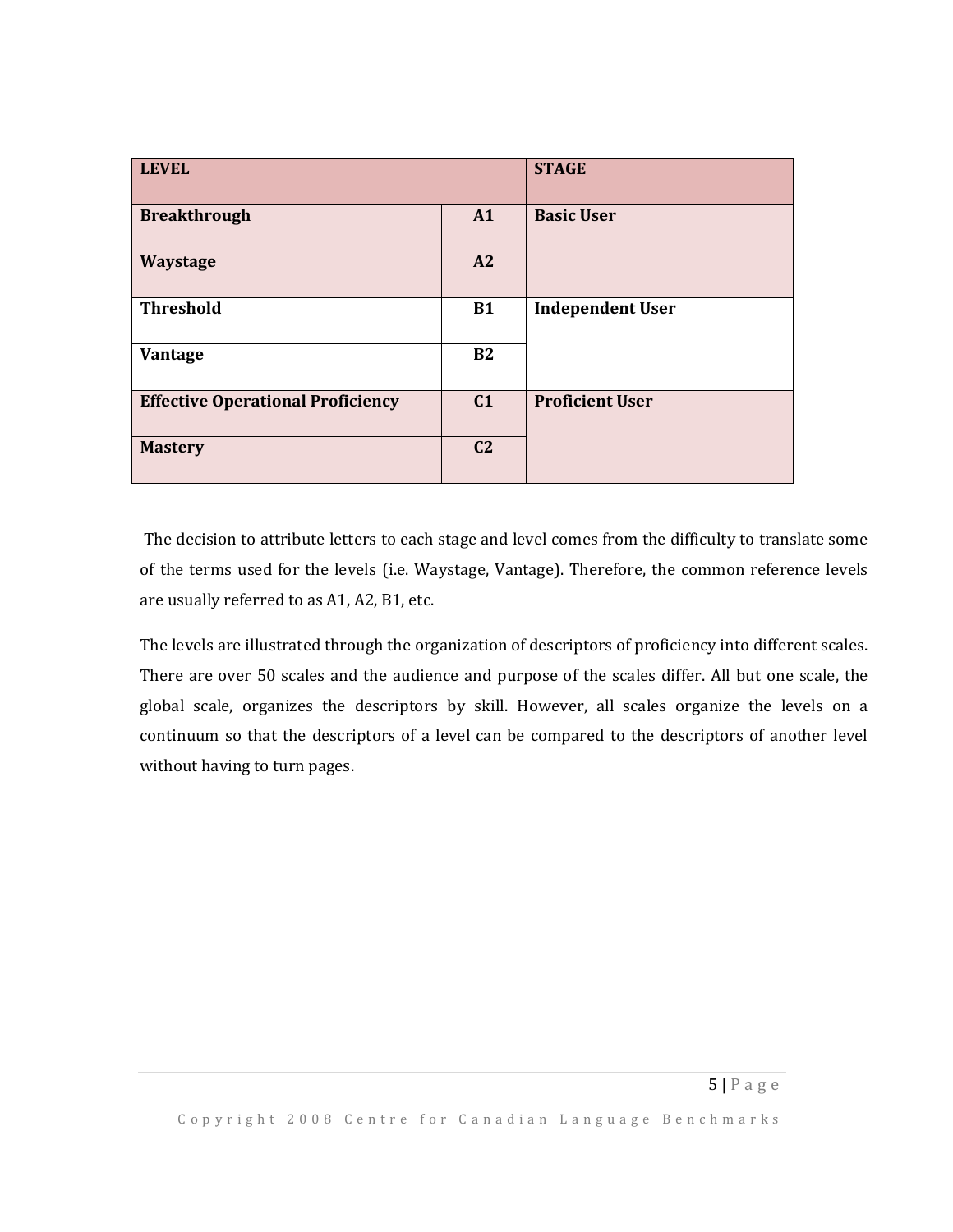| C <sub>2</sub> |                                                                  |
|----------------|------------------------------------------------------------------|
| C <sub>1</sub> |                                                                  |
| B <sub>2</sub> | լ ը                                                              |
| B <sub>1</sub> | D,<br>$\overline{\mathcal{L}}$ $\mathcal{L}_{\mathsf{A}}$<br>ਮਸਾ |
| A2             |                                                                  |
| A1             |                                                                  |

Example of CEFR overall proficiency organized according to level:

Example of CEFR proficiency organized according to skill and level:

|                          | A1 | A2 | <b>B1</b> | B <sub>2</sub> | C <sub>1</sub> | C <sub>2</sub> |
|--------------------------|----|----|-----------|----------------|----------------|----------------|
| Listening                |    |    |           |                |                |                |
| Reading                  |    |    |           |                |                |                |
| Spoken Interaction       |    |    |           | ৺              |                |                |
| <b>Spoken Production</b> |    |    |           |                |                |                |
| Writing                  |    |    |           |                |                |                |

Some scales are geared towards the learner to help set goals, while others are meant for the teacher to inform curriculum planning. The CEFR uses descriptors and scales to describe proficiency in five skills, sometimes classified into three categories:

|                 | <b>CATEGORIES</b> |                    |         |
|-----------------|-------------------|--------------------|---------|
|                 | Understanding     | <b>Speaking</b>    | Writing |
| <b>5 SKILLS</b> | Listening         | Spoken Interaction | Writing |
|                 | Reading           | Spoken production  |         |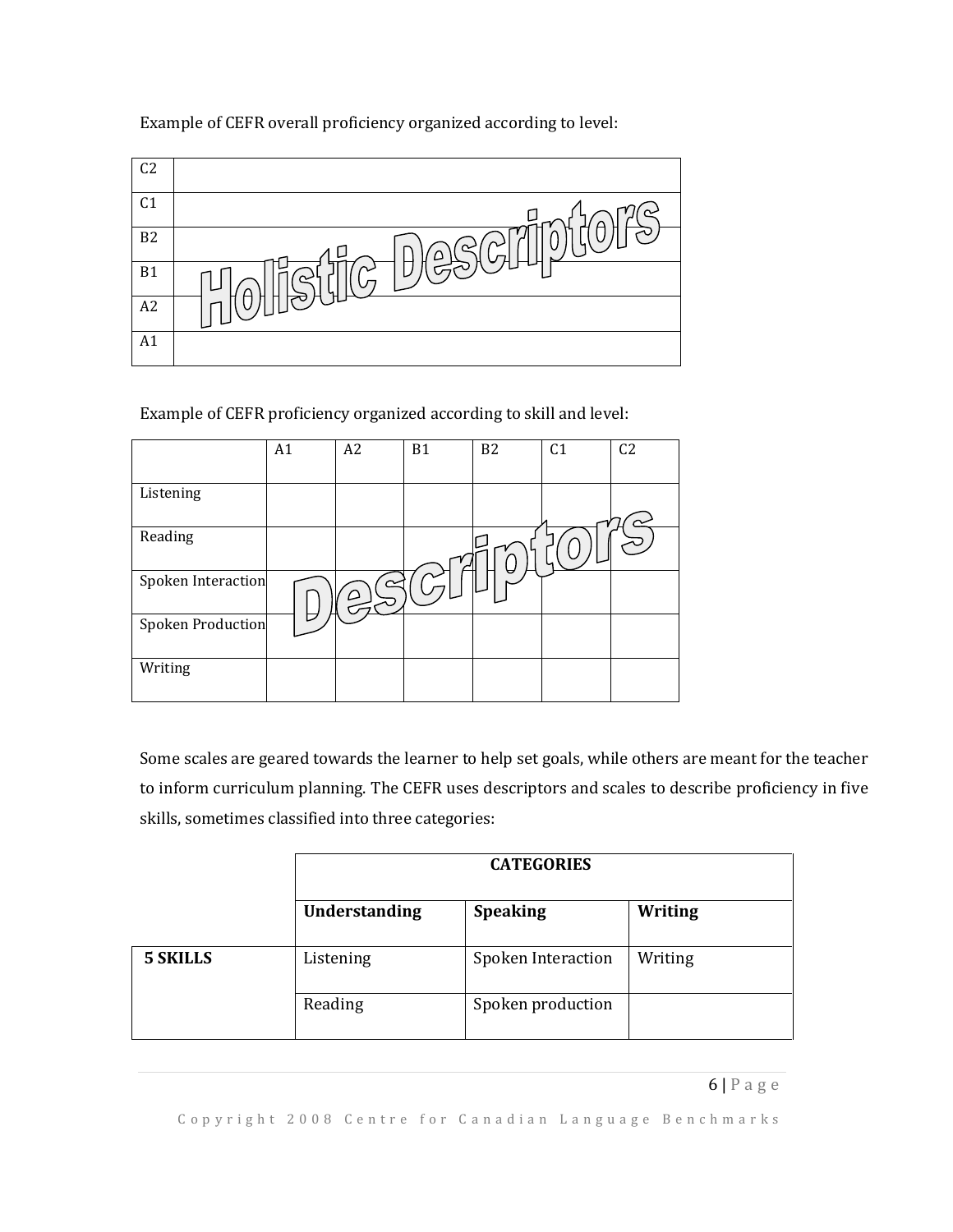Despite the fact that there are such a large number of scales, there are three that are most commonly referred to. These scales introduce the CEF Levels and are empirically validated. They include:

- The Global Scale a set of holistic descriptors<sup>10</sup>
- The Self-Assessment Grid a set of 'I can' statements and the
- The Qualitative Aspects of Spoken Language Use a set of statements describing the quality of different aspects relating to spoken production, such as accuracy and fluency.

#### MAIN USES OF CEFR

<span id="page-10-0"></span>With European mobility and the development of plurilinguistic competencies as primary motivation, the CEFR is used with primary, lower secondary, upper secondary and higher/further education for:

- Analyzing second language needs;
- Specifying second language learning goals;
- Planning second language learning programs, materials and assessments;
- Providing orientation for assessment and outcomes for second language learners<sup>11</sup>.

#### APPROACH TO ADULT LANGUAGE LEARNING

<span id="page-10-1"></span>The CEFR framework can be used to design communicative tasks $12$  which are relevant and meaningful to the learner. As early as the 1970's, the COE expressed an interest in centering

<sup>10</sup> Descriptors are organized according to level only, not skill

<sup>11</sup> Little, David (2006). The Common European Framework of Reference for Languages: Content, purpose, origin, reception and impact. *Language Teaching,* 39, p 167.

 $12$ Task accomplishment by an individual involves the strategic activation of specific competences in order to carry out a set of purposeful actions in a particular domain with a clearly defined goal and a specific outcome (CEFR, p 157).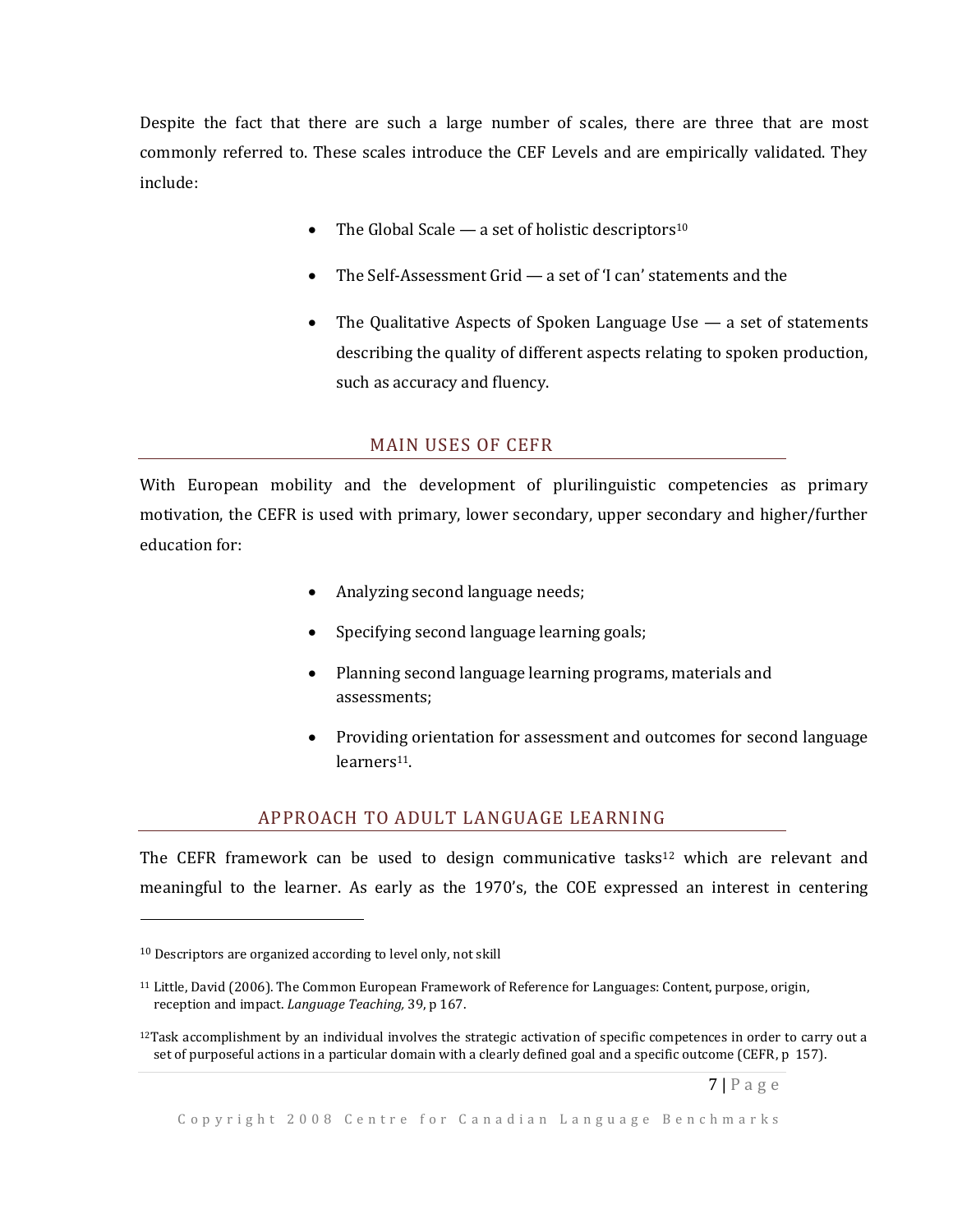learning around the learner's needs, "by accepting that different learners have different needs, the unit/credit<sup>13</sup> approach brought the learner's individuality into focus and was thus (objectively) **learner-centred**" 14.

Although the framework does not provide specific pedagogy for how languages should be taught, nor does it offer a prescribed method for assessing communicative proficiency, "there is no doubt that **task-based** teaching and learning are strongly reinforced through discussion" 15.

The CEFR is designed in such a way that levels can be further subdivided, called 'branching,' by teachers or program designers in order to show student progress in smaller increments. This is especially important for lower levels where learners may spend several years mastering A1 and A2. Some scales branch descriptors into 'plus' levels, however, there are gaps in some levels and many of those scales have not been empirically calibrated16. The branching approach is applied by practitioners, "institutions can develop the branches relevant to them to the appropriate degree of delicacy in order to situate the levels used in their system in terms of the common framework"17.

Each level is meant to include the competencies from the level below it, meaning that a learner at B1 is considered to be able to do whatever is stated at A2, even to be better than what is stated at A2. It is important to note that, "not every element or aspect in a descriptor is repeated at the following level." Each level includes the salient or new descriptors relevant to that level, "they do not systematically repeat all the elements mentioned at the level below with a minor change of formulation to indicate increased difficulty"18.

 $\overline{\phantom{0}}$ 

18Ibid, p 37.

<sup>13</sup>The unit/credit approach to adult language learning first elaborated in *Systems development in adult language learning*  (Council of Europe 1973) took as its starting point the analysis of learners' needs, defined as 'the requirements which arise from the use of *. . .*language in the multitude of situations which may arise in the social lives of individuals and groups,' Little, p 175.

<sup>14</sup>Little, David (2006). The Common European Framework of Reference for Languages: Content, purpose, origin, reception and impact. *Language Teaching,* 39, p 175.

<sup>15</sup>Ibid, p 169.

<sup>16</sup>An example is available on pages 78-79 of the CEFR

<sup>17</sup>Council of Europe (2001). Common European Framework of Reference: Learning, teaching, assessment. Cambridge: Cambridge University Press, p 32.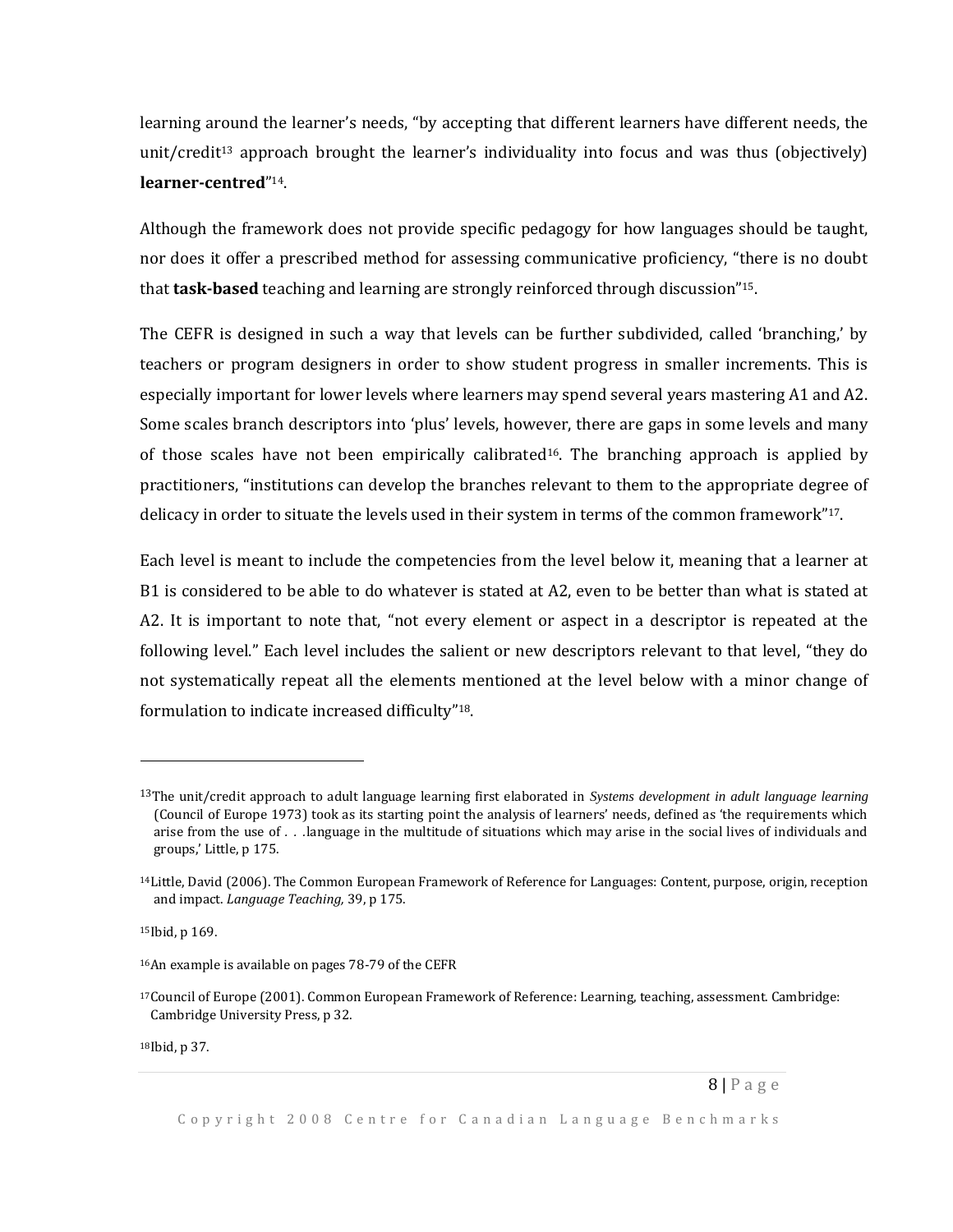Four important considerations should be taken into account when using the CEFR scales<sup>19</sup>:

- 1. The scales are multidimensional in that they should be read, interpreted and used together.
- 2. The progression illustrated in the scales reflects an order of teaching, not an order of second language acquisition.
- 3. The levels and scales describe a succession of language learning outcomes that take many years to achieve.
- 4. The behavioural dimension of the highest levels implies maturity, general educational achievement, and professional experience.

## CEFR TODAY

<span id="page-12-0"></span>The Council of Europe conducted a survey in 2005 to ascertain the number of language professionals familiar with CEFR. According to an analysis by David Little, the results confirm that the best known and most frequently used parts of the CEFR are the summary versions of its common reference levels of language proficiency, the 'global scale' and the 'self-assessment grid'20. He also concluded that knowledge and use of the framework is confined to a minority of specialists.

Some of the ancillary resources and more specific applications of the CEFR that are reported by David Little21:

- Use in the Polish educational reform of 1999
- Use as a point of reference and a 'tool for reflection' in the development of language education in Catalonia

21Ibid, p 178.

 $19$ Little, David (2006). The Common European Framework of Reference for Languages: Content, purpose, origin, reception and impact. *Language Teaching,* 39, p 169-174.

 $20$ Little, David (2006). The Common European Framework of Reference for Languages: Content, purpose, origin, reception and impact. *Language Teaching,* 39, p 167.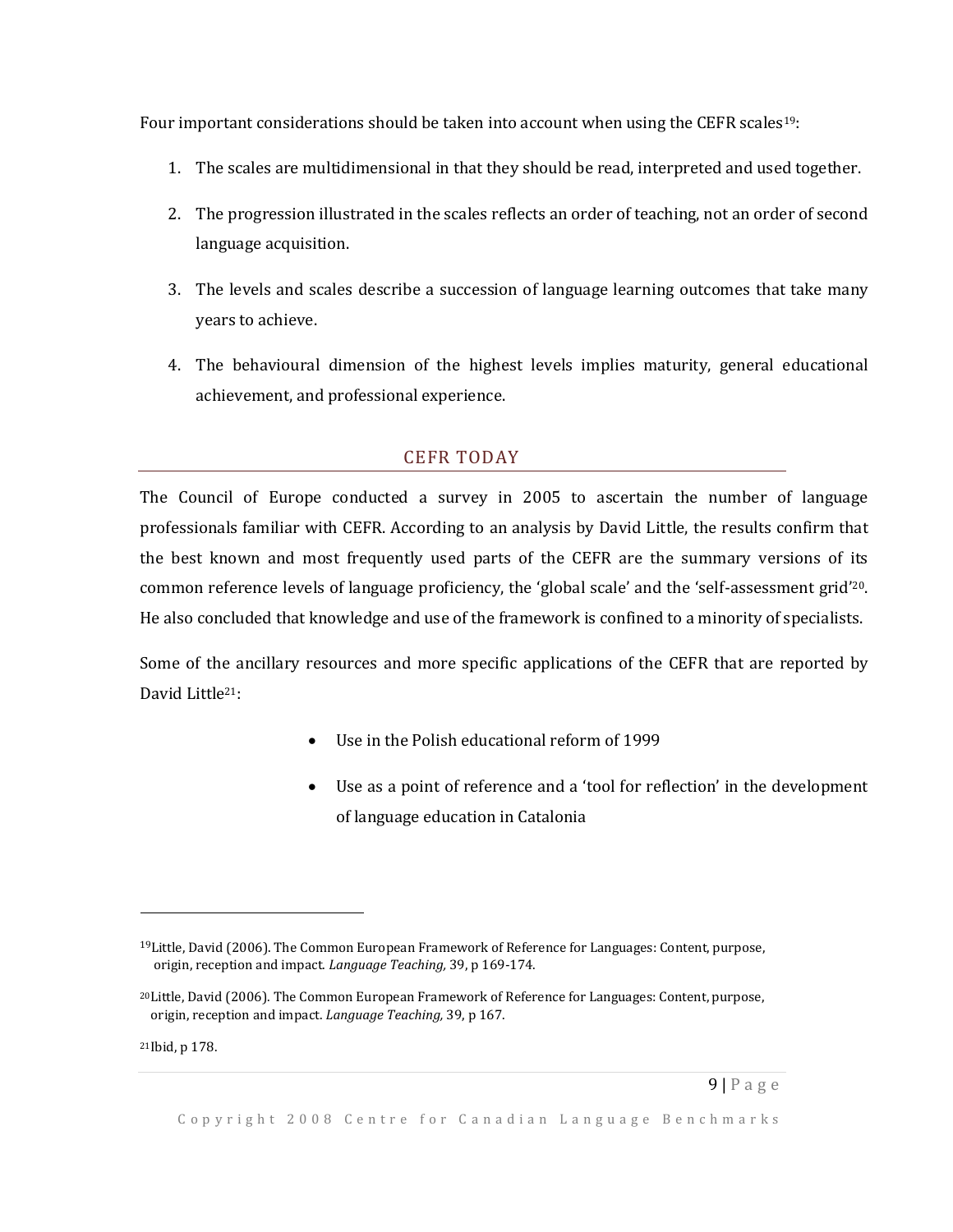- Use as a basis for developing third-level Spanish courses in the Open University, UK
- Use as a basis for elaborating English language programs for adult refugees admitted to Ireland
- Use as the underpinning for the European Language Portfolio
- Use as a basis for the online, self-administered diagnostic assessment for adults called DIALANG22.

Despite its original design for use in European countries, due to its international currency the CEFR has also been adopted in Japan, and Australia is currently considering it for use as a national framework23.

Various groups in Canada are also exploring the potential application of CEFR.

- 1. The **Council of Ministers for Education, Canada** (CMEC) is currently reviewing the applicability of the CEFR in the Canadian context $24$ . Various ministries of Education are using it: Ministry of Education of New-Brunswick; the Edmonton Public school board; and the Ontario Ministry of Education<sup>25</sup>
- 2. The **Department of Canadian Heritage** released a report in May 200626. The author, Laurens Vandergrift, recommends, "that the provinces and territories explore the feasibility of adopting the Common European Frameworks as a framework of reference for language in Canada".

<sup>&</sup>lt;sup>22</sup>Council of Europe (2001). Common European Framework of Reference: Learning, teaching, assessment. Cambridge: Cambridge University Press, p 226.

<sup>23</sup>Trim, J.L.M. (2005). *The Role of the Common European Framework of Reference for Languages in teacher training.* Lecture delivered, Graz September, p 3. Available at www.ecml.at/documents/Trim/trim.pdf

<sup>24</sup>The Council of Ministers of Education, Canada (CMEC). *CICIC: Common European Framework of reference for Languages*  page. CMEC Website. June 12, 2008. http://www.cmec.ca/cfl-crl/indexe.stm

<sup>25</sup> This is anecdotal information gathered at conferences and through discussions with second language professionals

<sup>26</sup> Vandergrift, Laurens (2006). *Proposal for a Common Framework of Reference for Languages for Canada*. Social Sciences and Humanities Research Council of Canada and the Department of Canadian Heritage, p 5.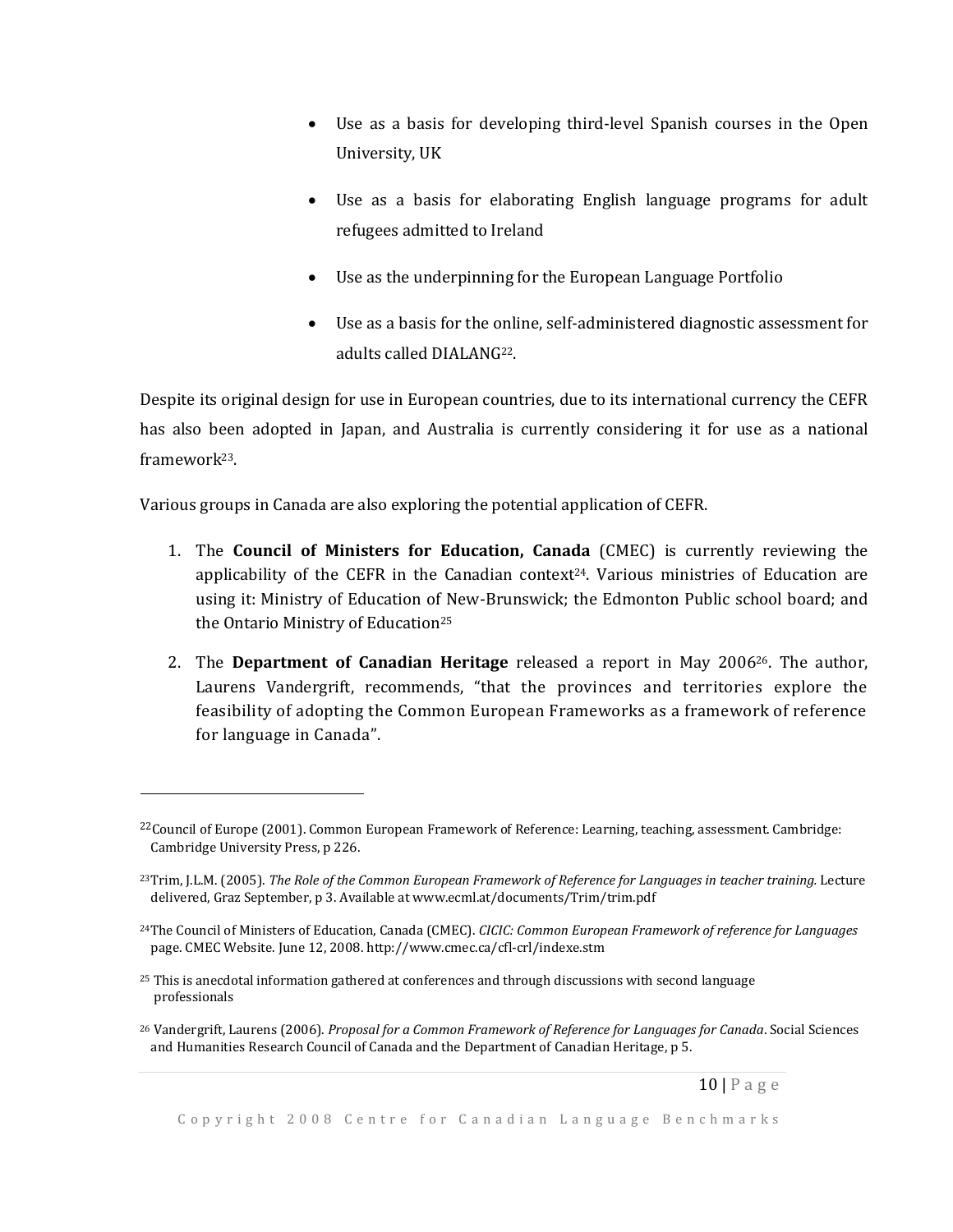- 3. The **Canadian Association of Second Language Teachers** (CASLT) uses the CEFR as program support material and has studied the potential adoption for use of the ELP in the Canadian context for elementary and secondary education.
- 4. The Canadian **Public Service Commission** is also promoting use of CEFR, "As a conceptual base for testing, we have adopted the Common European Framework (CEF) of Reference for Languages in conjunction with the standards approved by PSHRMAC and best practices in the testing of oral skills". 27
- 5. **CESBA** had a workshop in April, 2008 entitled "A Common Framework for Languages". It provided a forum for dialogue on building a common framework and development of criteria for effective language teaching and learning and provided examples from the European Common Framework and Portfolio.
- 6. **TESL Canada** held a three hour symposium in October 2006 on CEFR entitled "The European Language Portfolio and Its Potential in Canada" that included some models/examples of usage. Also, Christine Stechishin co-presented on CEFR and CLB at that conference.
- 7. **TESL Canada** had a workshop May 2008 presented by CASLT entitled "Defining, Tracking and Recognizing Second Language Proficiency: Common Framework and Language Portfolio for Canada". It intended to increase awareness among participants of the uses of the Common European Framework and Portfolio for Languages and their application in Canadian classrooms. Also, information was shared on pilot projects utilizing the Common Framework and sample Portfolio components.

l

<sup>27</sup>Speech by Maria Barado, President of the PSC at the **Official Languages Champions Meeting**, February 19, 2007, Ottawa. http://www.psc-cfp.gc.ca/spch-disc/2007/2007-02-19-eng.htm.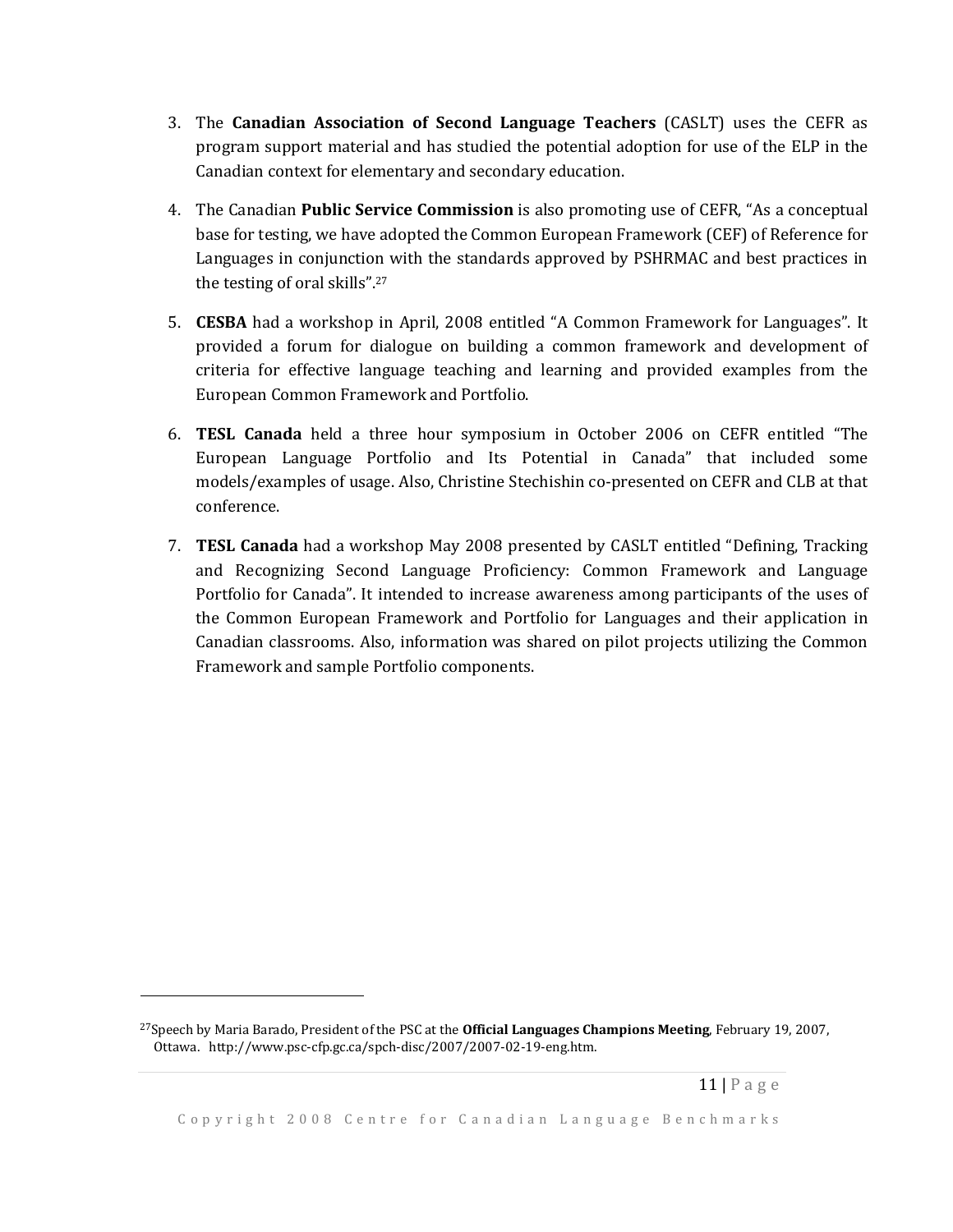# <span id="page-15-0"></span>PART II: CANADIAN LANGUAGE BENCHMARKS 2000 (CLB)/NIVEAUX DE COMPÉTENCE LINGUISTIQUE CANADIENS (NCLC)

#### GENERAL INFORMATION

<span id="page-15-1"></span>The *Canadian Language Benchmarks 2000* (CLB) is the second version of a framework first published in 1996 as a working document. It is available for both English and French, *les Niveaux de compétence linguistique canadiens 2006* (NCLC). The CLB/NCLC is recognized as the official Canadian standard for describing, measuring and recognizing the language proficiency of adult immigrants and prospective immigrants in both English and French. It was originally developed for settlement purposes of newcomers to Canada. The CLB/NCLC framework is not a curriculum, a methodology or a test. Instead, it depicts communicative proficiency in ESL and FSL on a scale with descriptive statements illustrating successive levels of achievement. The CLB/NCLC framework is used by teachers and curriculum planners as a reference for learning, teaching, programming and assessing adult ESL/FSL in Canada. In addition, there have been ancillary resources, such as the "Can Do" statements which have been developed for use by the learner.

#### HISTORICAL CONTEXT

<span id="page-15-2"></span>The CLB/NCLC grew out of a need to create a common language for of the ESL/FSL community in terms of second language proficiency for immigrants across Canada. The English version first published in 1996 included ESL for adults and literacy learners. However, as a result of revisions and improvements, which began in 1999, the literacy and benchmark documents became separate pieces. Today, the *Canadian Language Benchmarks 2000* is specially designed to target the ESL adult immigrant population, while ESL literacy audiences are addressed in another document, the CLB 2000: ESL for Literacy Learners28. Another important change as a result of the revisions was the division of Oral Communication into Speaking and Listening. Regarding the publication of the NCLC, the first version was released in 2002 and was called *Standards linguistiques canadiens 2002 –*

 $\overline{a}$ 

 $^{28}$ Note: To date, there is not an equivalent literacy version developed for an FSL audience.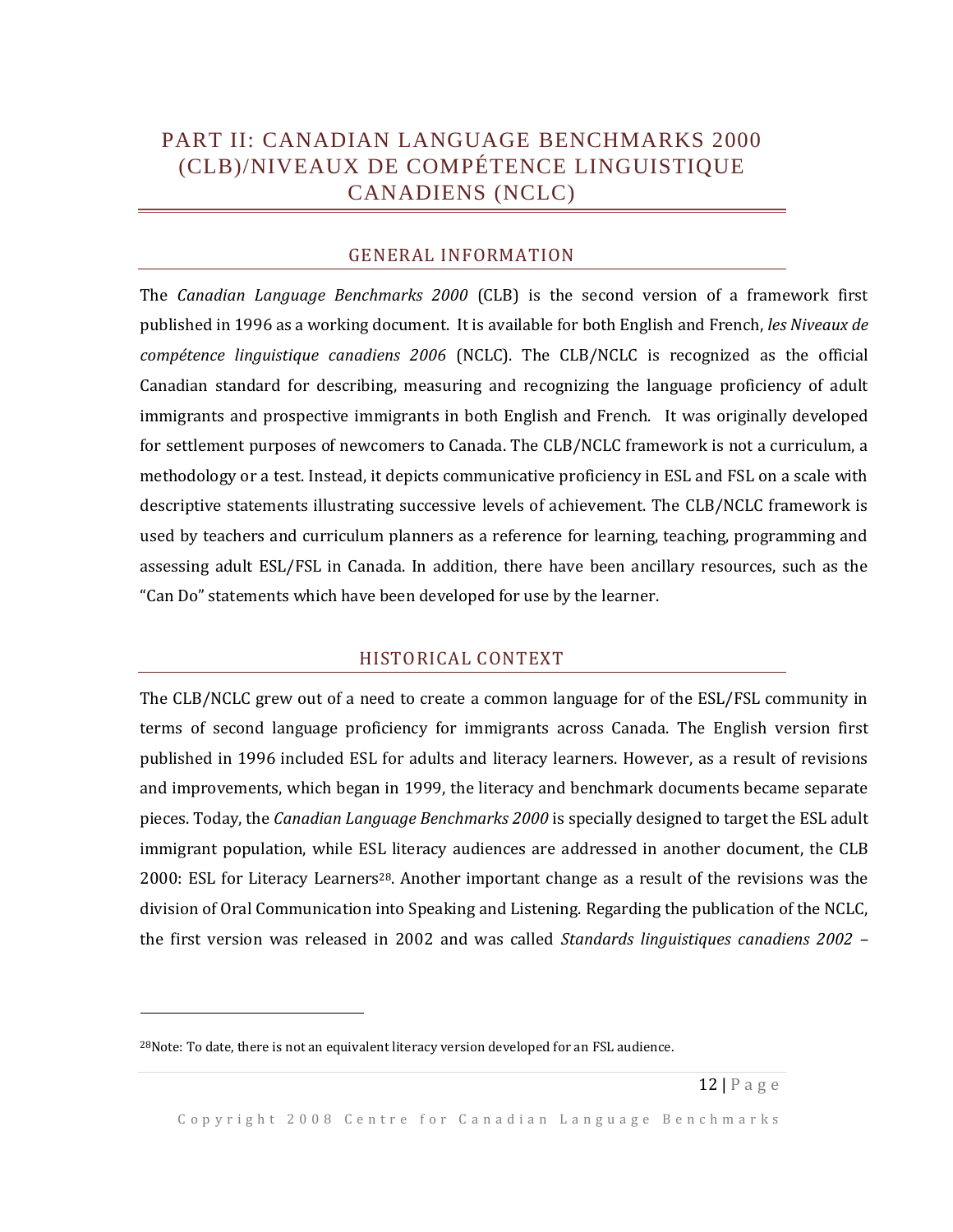*Français langue seconde – Adulte*. This document was later revised and validated and has become *les Niveaux de compétence linguistique canadiens 2006 – Français langue seconde pour adultes*.

#### **OBJECTIVES**

<span id="page-16-0"></span>Until CLB/NCLC was developed, there was no Canadian standard for describing language abilities of learners. It was designed to promote consistency in language training programs across the country and to facilitate Canadian mobility by enabling immigrants to progress without reassessment and reclassification of ESL/FSL levels. The aim of the CLB/NCLC is to meet the need of a national standard framework from which assessment tools and other materials can be created to assist in settlement and successful integration of adults who have immigrated to Canada.

#### STRUCTURE AND ORGANIZATION

<span id="page-16-1"></span>The CLB/NCLC framework documents contain general information about its history and evolution as well as its features and applications. It is a practical guide for teachers and curriculum planners that describe communicative competencies and performance tasks in which learners demonstrate application of language knowledge and skill<sup>29</sup>.

This section illustrates the structure of the CLB/NCLC framework through discussion of the stages, benchmarks (levels), and descriptors.

The CLB/NCLC has three stages: Stage I, Basic Proficiency; Stage II, Intermediate Proficiency; and Stage III, Advanced Proficiency. Each stage contains four benchmarks or levels, for a total of twelve benchmarks.

<sup>29</sup>Pawlikowska-Smith, Grazyna (2000). *Canadian Language Benchmarks 2000.* Citizenship and Immigration Canada, p VIII.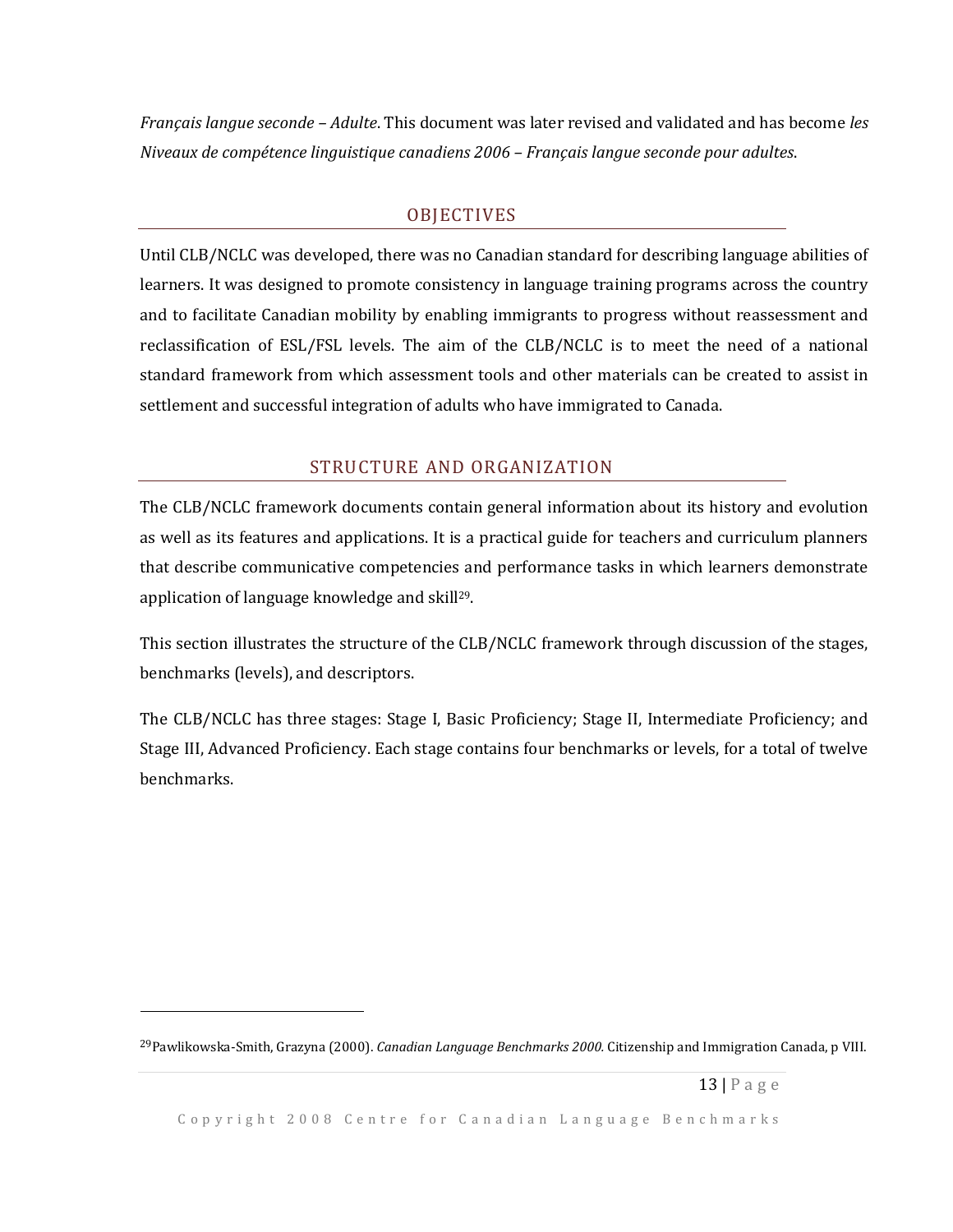The benchmarks are titled as follows:

| <b>LEVEL</b>        | <b>PROFICIENCY</b>          | <b>STAGE</b>     |
|---------------------|-----------------------------|------------------|
| <b>Benchmark 1</b>  | <b>Initial basic</b>        | <b>Stage I</b>   |
| <b>Benchmark 2</b>  | Developing basic            |                  |
| <b>Benchmark 3</b>  | <b>Adequate basic</b>       |                  |
| <b>Benchmark 4</b>  | <b>Fluent basic</b>         |                  |
| <b>Benchmark 5</b>  | <b>Initial intermediate</b> | <b>Stage II</b>  |
| <b>Benchmark 6</b>  | Developing intermediate     |                  |
| <b>Benchmark 7</b>  | Adequate intermediate       |                  |
| <b>Benchmark 8</b>  | <b>Fluent intermediate</b>  |                  |
| <b>Benchmark 9</b>  | <b>Initial advanced</b>     | <b>Stage III</b> |
| <b>Benchmark 10</b> | <b>Developing advanced</b>  |                  |
| <b>Benchmark 11</b> | <b>Adequate advanced</b>    |                  |
| <b>Benchmark 12</b> | <b>Fluent advanced</b>      |                  |

Each CLB/NCLC also contains a description of a person's ability to use the English (or French) language to accomplish a set of tasks. The Benchmarks are organized according to four skills:

- Speaking
- Listening
- Reading
- Writing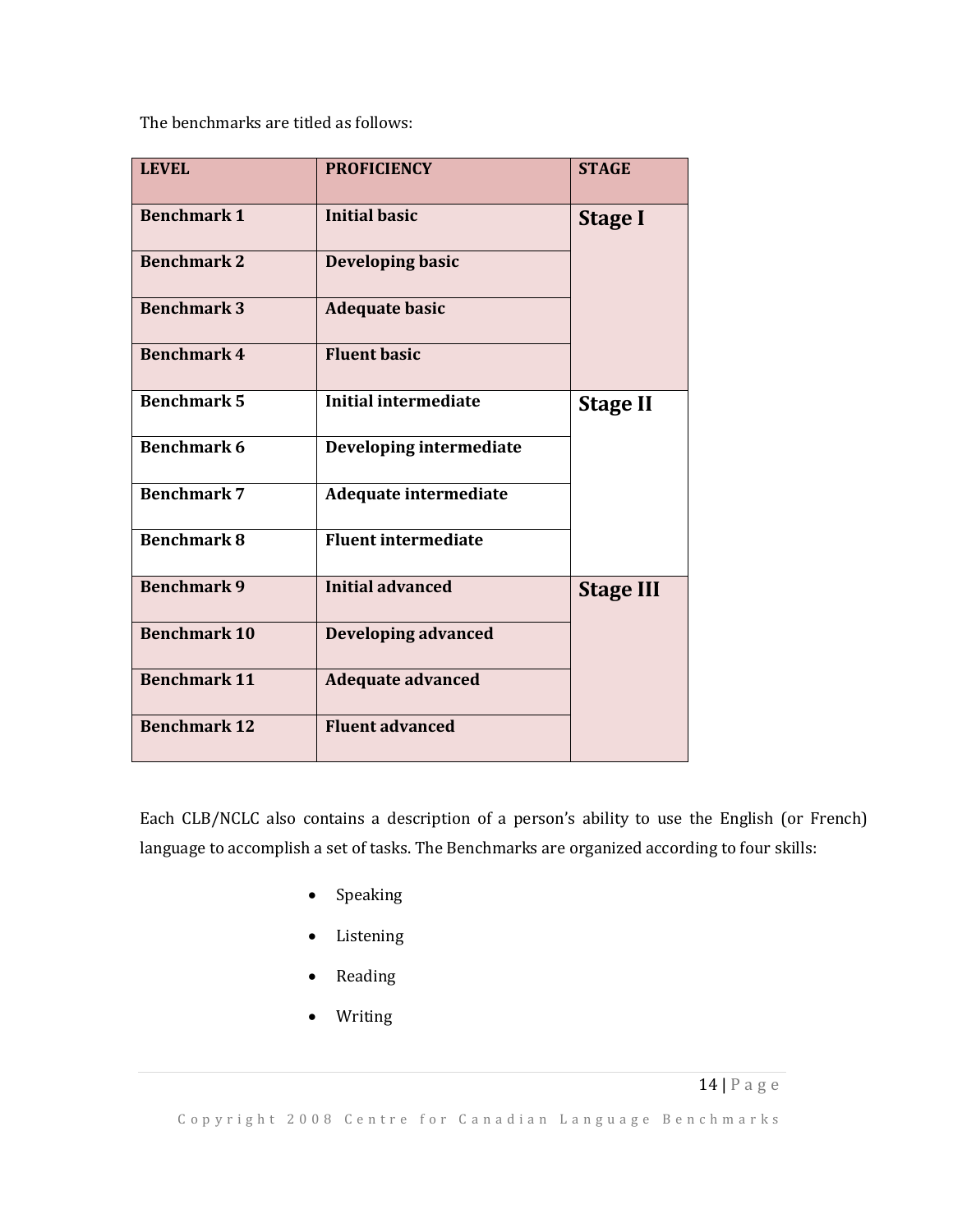The description of a person's ability to use English or French as a second language is organized in the following sets of descriptors:

- **Global Performance Descriptors** a brief account of learner's ability in each skill
- **Performance Conditions** the context in which an ability is demonstrated
- **Competency Outcomes and Standards** examples of communication tasks<sup>30</sup> and learner outcomes which define that benchmark

CLB descriptors are not organized into scales of overall proficiency, rather, they are organized according to their purpose and function for each skill, within each CLB/NCLC. There is not one set of holistic descriptors encompassing a second language learner's overall proficiency or level; the skills are considered individually. Furthermore, each CLB/NCLC is examined individually, in that they are not presented on a continuum of levels<sup>31</sup>.

Competencies serve as a basis for the CLB/NCLC and are explored in each skill at each level. The CLB/NCLC defines a competency as "a general statement of intended outcome of learning," and describes it as being, "directly observable and measurable performance outcomes," can help indicate a learner's range of language ability<sup>32</sup>. The CLB/NCLC recognizes that those competencies considered to be the most universally relevant encompass the following four: **social interaction**, **giving and receiving instructions**, **suasion** (getting things done), and **information**.

l

 $30$ The CLB defines 'tasks' as a practical application and demonstration of language abilities in a structured unit of communication, complete with a particular content of language data, purpose, procedures to be carried out on the language data, objectives and defined successful completion outcomes. A practical activity/action, which results from using language. A unit of language teaching or assessment in task-based instruction (Grazyna Pawlikowska-Smithh 2002, p 84.)

<sup>31</sup>An ancillary resource called the Companions Tables exists with the CLB/NCLC illustrated on a continuum.

<sup>32</sup>Pawlikowska-Smith, Grazyna (2000). *Canadian LanguageBenchmarks 2000.* Citizenship and Immigration Canada,p X.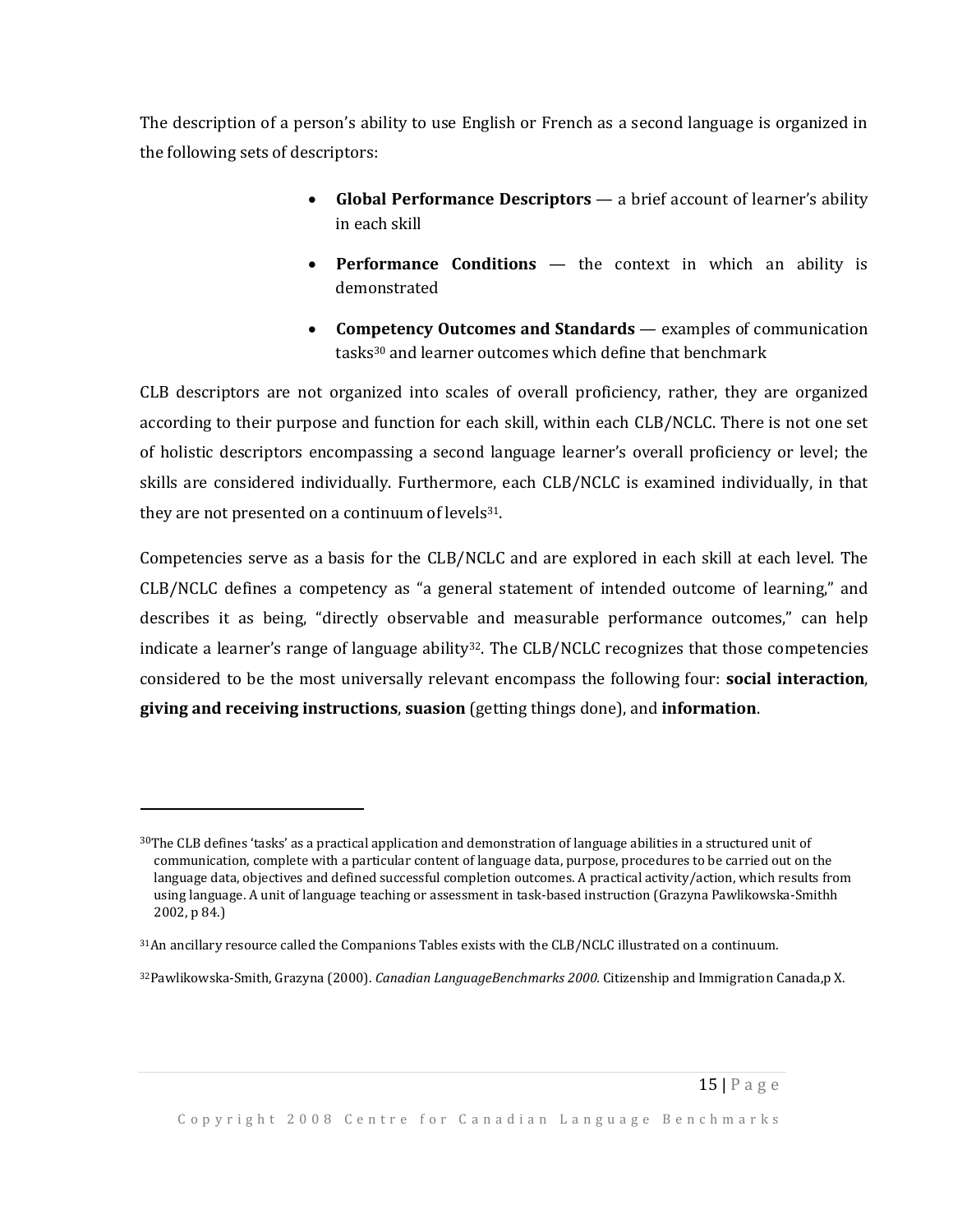### MAIN USES OF THE CLB/NCLC

<span id="page-19-0"></span>The CLB/NCLC is intended to meet the needs of adult immigrants and prospective immigrants for living and working in Canada. The framework describes, measures and recognizes second language proficiency.

By providing a national framework of reference, the CLB/NCLC can be used for the development of:

- language learning programs,
- curricula and
- materials (including materials for the learner, such as checklists), and
- assessments

 $\overline{\phantom{0}}$ 

which are relevant to the needs of adult newcomers to Canada during the process of settlement and integration.

### APPROACH TO ADULT LANGUAGE LEARNING

<span id="page-19-1"></span>ESL/FSL learning is learner-centred when it is purposeful, relevant and meaningful to the learner33. The CLB/NCLC is meant to serve as a basis for learning activities which can be tailored to an individual's abilities and learning styles, thus making the framework **learner-centred**. The CLB/NCLC maintains that language is for communication and that communication is demonstrated through a learner's ability to communicate proficiently in increasingly demanding communicative contexts34. The framework is therefore **task-based**, providing an opportunity for the learner to demonstrate knowledge (competence) through examples of communication tasks and learner outcomes in the four skills.

<sup>33</sup>Pawlikowska-Smith, Grazyna (2000). *Canadian LanguageBenchmarks 2000.* Citizenship and Immigration Canada, p VIII.

<sup>34</sup>Pawlikowska-Smith, Grazyna (2002). *Canadian LanguageBenchmarks 2000: Theoretical Framework.* Centre for Canadian Language Benchmarks*.* Canada, p 32.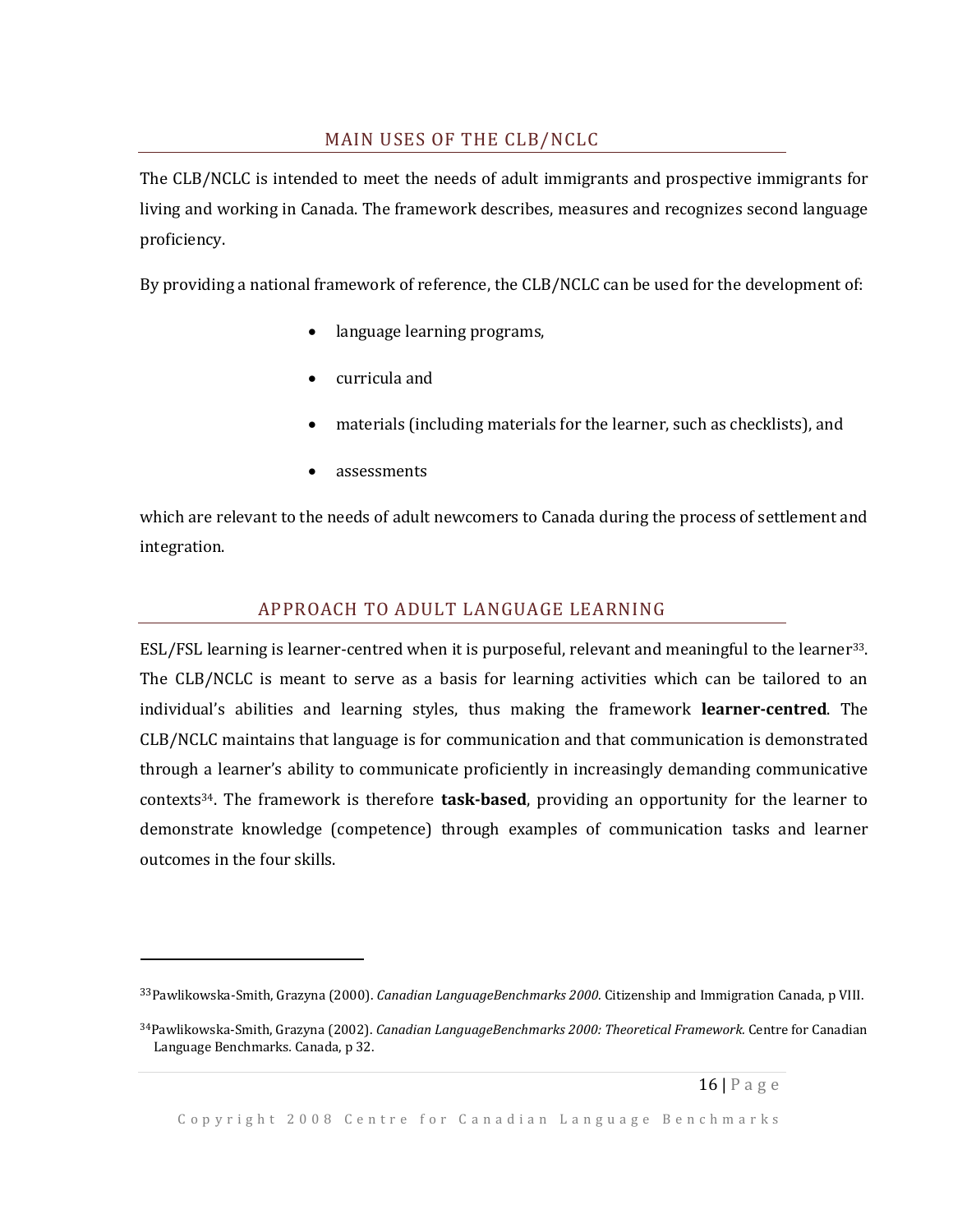According to the theoretical framework<sup>35</sup>, the CLB/NCLC is based on the principle that, "language use is a dynamic, interactive process in a social context; it requires a continuous assessment of relevance of information, planning, construction, interpretation and negotiation of meaning through various strategies and processes". In other words, due to the fact that language evolves, so must the teaching of a second language. The CLB/NCLC is therefore constructed in such a way that enables development and change in their application.

The CLB/NCLC provides opportunity for lateral movement, in other words, development within a CLB/NCLC rather than an increase in a CLB/NCLC level. "The Benchmark level of a learner or a group of learners may not show a change after an otherwise successful session of study. There is ample room for "lateral" development and progress within a Benchmark level for every learner. This is particularly true for higher levels of proficiency"36.

Three important considerations should be taken into account when using the CLB37:

- 1. The CLB/NCLC is based on a theory of language proficiency rather than second language acquisition.
- 2. The CLB/NCLC does not imply linear, sequential, additive or incremental learning/acquisition processes. Language learning and acquisition are integrative processes and the focus is therefore on the description of the outcomes, not on the process and the timing to achieve them.
- 3. The hierarchal structure of the CLB/NCLC stages implies progressively demanding contexts of language use.

#### CLB/NCLC TODAY

<span id="page-20-0"></span>The CLB are used by ESL practitioners across Canada, in a variety of ways:

<sup>35</sup>Ibid, p 24.

<sup>36</sup> Pawlikowska-Smith, Grazyna (2000). *Canadian LanguageBenchmarks 2000.* Citizenship and Immigration Canada, p IX.

<sup>37</sup> Pawlikowska-Smith, Grazyna (2002). *Canadian LanguageBenchmarks 2000: Theoretical Framework.* Centre for Canadian Language Benchmarks*.* Canada, p 32.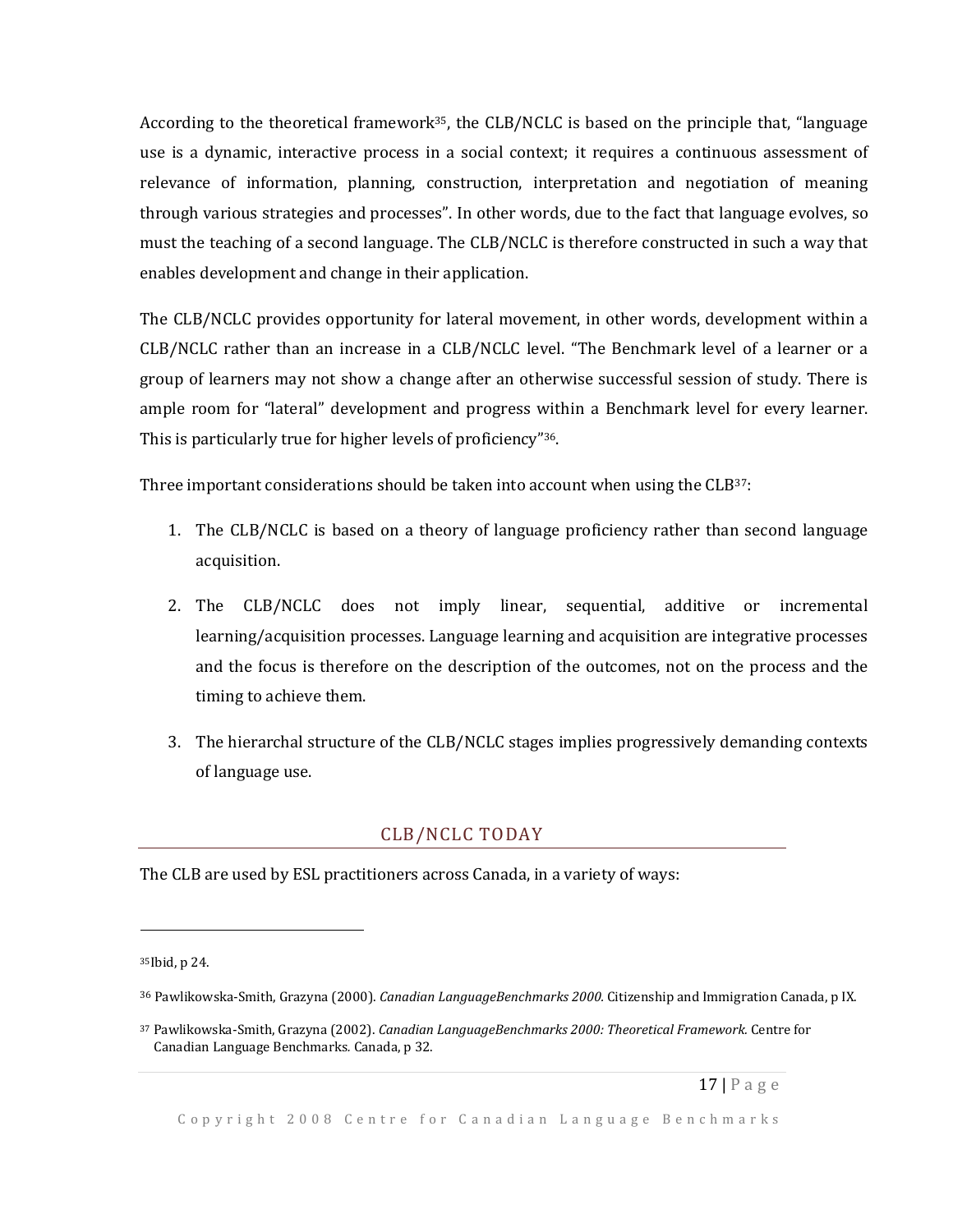- In Language Instruction for Newcomers to Canada (LINC) programs in the Maritime Region, Ontario, Alberta and Saskatchewan; In all British Columbia (ELSA) and Manitoba (MIIP) federal-provincial languagetraining programs;
- In several provincially-funded ESL programs in post-secondary and private programs;
- In Enhanced Language Training (ELT) programs across Canada;
- In some TESL/TESOL teacher-training programs;
- In employment and training programs to help determine articulation standards in order to set standards to facilitate access to numerous professional and trade programs;
- In some colleges and universities to understand the language proficiencies needed for admission;

The NCLC are less widespread due to the demographics of newcomers in Canada. The number of immigrants who are learning FSL is much less than those who are learning ESL. In addition, the geographic and economic circumstances lead to a greater number of newcomers who require English in order to obtain employment in their communities because they are living outside of Quebec. The province of Quebec uses a benchmarking system produced by the *Ministère des Relations avec les citoyens et de l'immigration* that is based on the English CLB. The NCLC are for immigrants outside of Quebec and are used in certain regions in Canada, including New- Brunswick and Ontario.

The CLB/NCLC is currently being used in contexts which extend beyond the original intent of the framework. In recent years, CLB/NCLC has been increasingly used in programs and resources for pre-employment and employment purposes.

While the use of CLB/NCLC outside of the original intent of the framework is not condoned, it is known that the standard is being used in programs for other types of language training. Over the years, CCLB has received requests to use CLB/NCLC with various groups, such as, international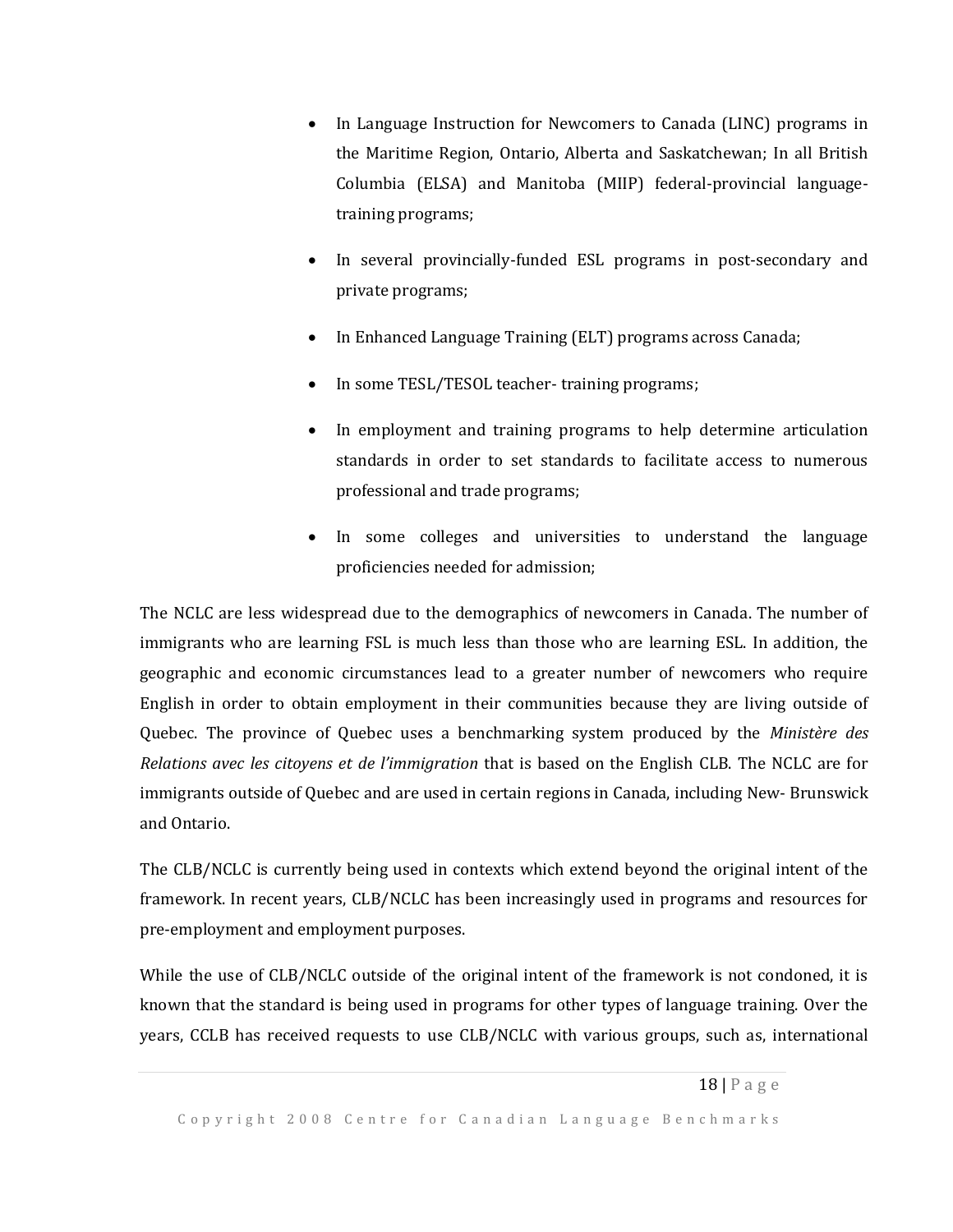college and high school students who may or may not be intending to immigrate; overseas learners of English or French for work-related purposes; children and young teens who may be immigrants and/or children of immigrants; employment preparation program participants, adult Canadianborn learners who are learning an official language other than their first language.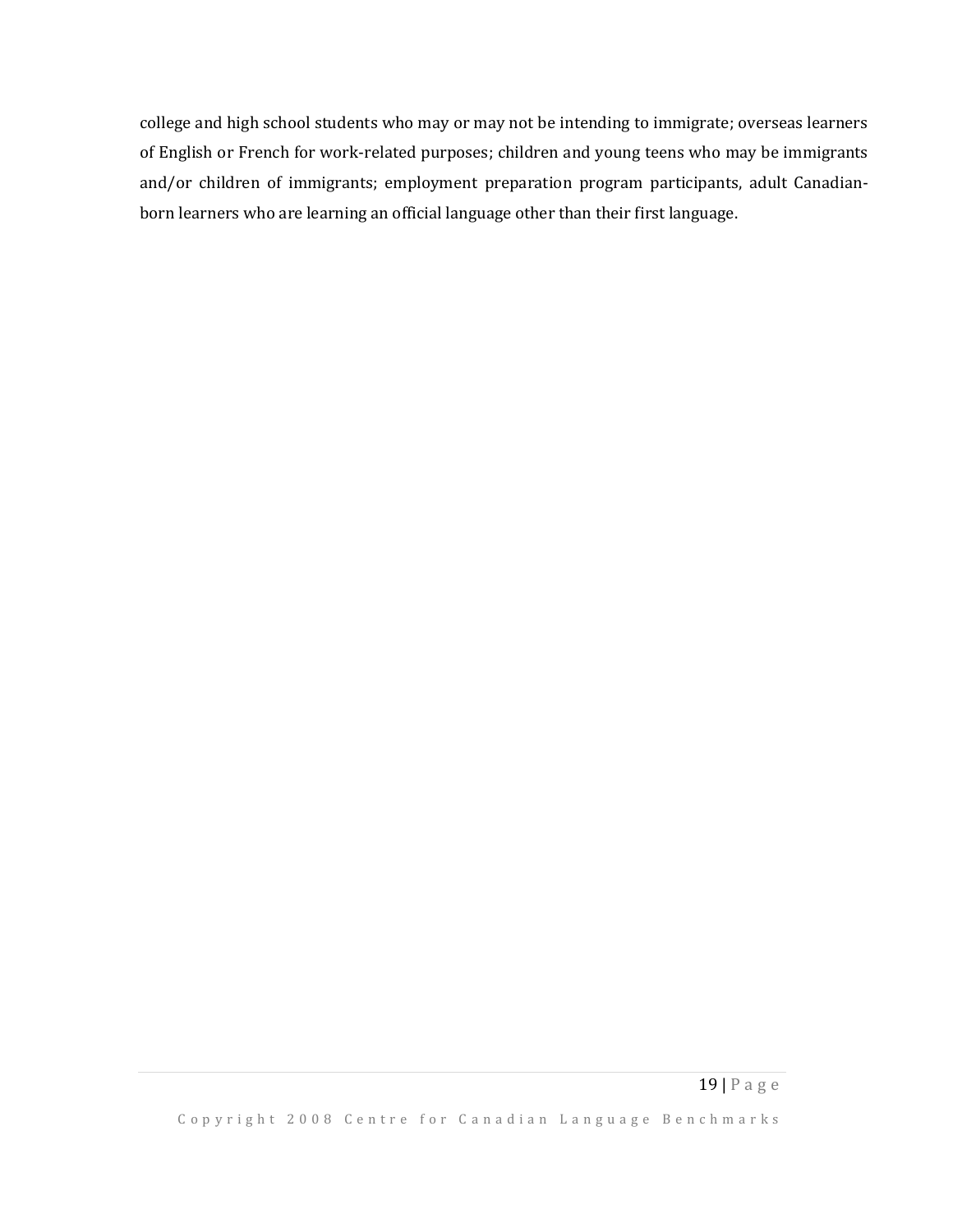# <span id="page-23-1"></span><span id="page-23-0"></span>PART III: COMPARISON

### THE VANDERGRIFT REPORT AND MANITOBA'S RESPONSE<sup>38</sup>

While little literature exists that compares the two frameworks, the ESL/FSL community in Canada is aware of the report written in 2006 by Laurens Vandergrift, Second Language Institute, University of Ottawa, which was funded through the Official Languages Research and Dissemination Program, a joint initiative of the Social Sciences and Humanities Research Council of Canada and the Department of Canadian Heritage. The report promotes the CEFR as the preferred framework in Canada while disregarding the CLB/NCLC. The following points highlight Vandergrift's reasoning39:

He provides many supports for the CEFR for the Canadian context, stating that:

- It is theoretically grounded
- It is empirically validated
- It has face validity
- It is transparent and user friendly
- It is context-free but context-relevant
- It is comprehensive
- It is flexible and open

Vandergrift explores one weakness of the CEFR, saying:

 $\overline{a}$ 

It does not sufficiently discriminate levels at the lower end of the framework

<sup>38</sup> Pettis, Joanne. *Manitoba Response to the Report Proposal for a Common Framework of Reference for Languages for Canada, May 2006.* Draft discussion paper. Adult Language Training Branch. Manitoba Labour and Immigration.

<sup>39</sup>Vandergrift, Laurens (2006). *Proposal for a Common Framework of Reference for Languages for Canada*. Social Sciences and Humanities Research Council of Canada and the Department of Canadian Heritage, p 19-21.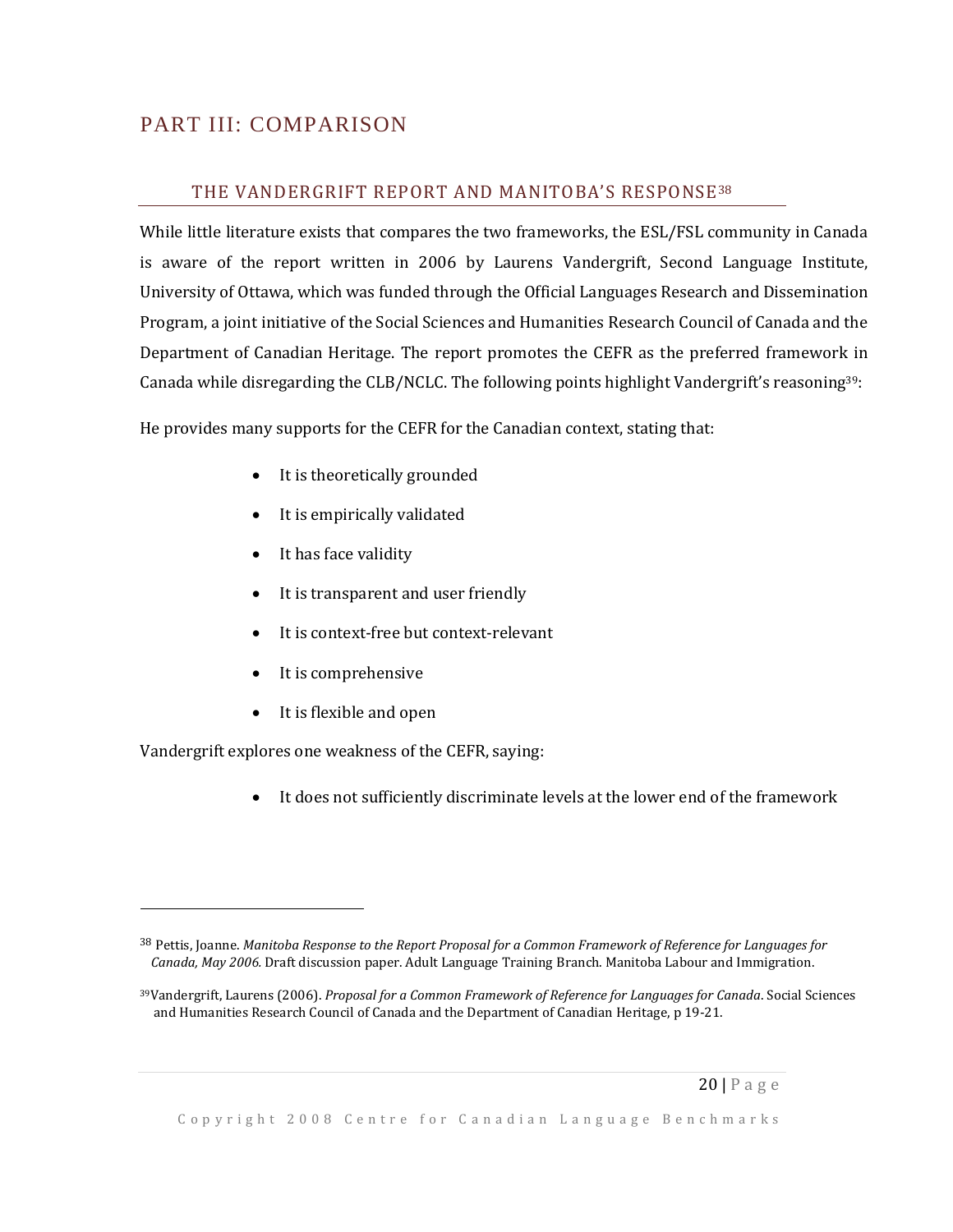His consideration for the CLB/NCLC for use in a Canadian context does not extend beyond the following observations:

- The CLB/NCLC were created for adult immigrants who are developing language skills for entry into the Canadian workforce, therefore they are not suitable for school contexts without significant adaptation
- The CLB/NCLC are not empirically validated, transparent or user-friendly, context-free and context relevant, comprehensive or flexible and open

The Province of Manitoba has drafted a response to the Vandergrift report. The draft response disagrees with the Vandergrift analysis of the CLB and recommends the CLB for use in the Canadian school system for the following reasons<sup>40</sup>:

- The CLB/NCLC was created for use in Canadian community, school, and work contexts
- Dr. Vandergrift's report was written from a biased perspective due to his commitment in October 2005 to produce a research paper calibrating existing frameworks in Canada to the Common European Framework
- Favouring CEFR would undermine a decade of working towards implementing the CLB/NCLC across the country
- The CLB/NCLC fulfils the same goals for a framework as the CEFR, in that they both define language proficiency, are criterion referenced and measure learner progress
- The CLB/NCLC is empirically validated, transparent and user-friendly, contextfree and context relevant, comprehensive or flexible and open

 $\overline{a}$ 

<sup>40</sup> Pettis, Joanne. *Manitoba Response to the Report Proposal for a Common Framework of Reference for Languages for Canada, May 2006.* Draft discussion paper. Adult Language Training Branch. Manitoba Labour and Immigration, pp 1, 3, 5.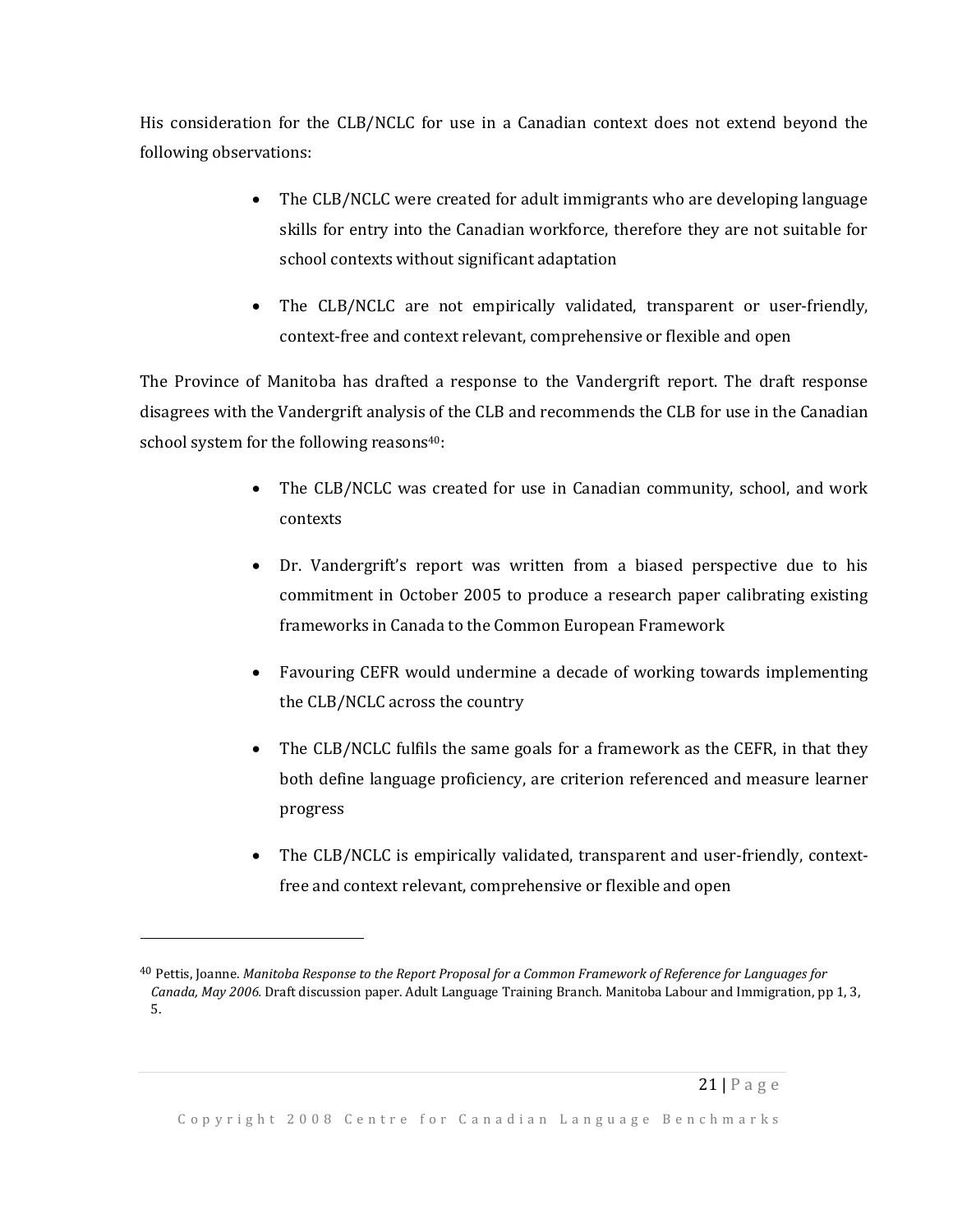At the time of writing this report, the exact status of this response is not known.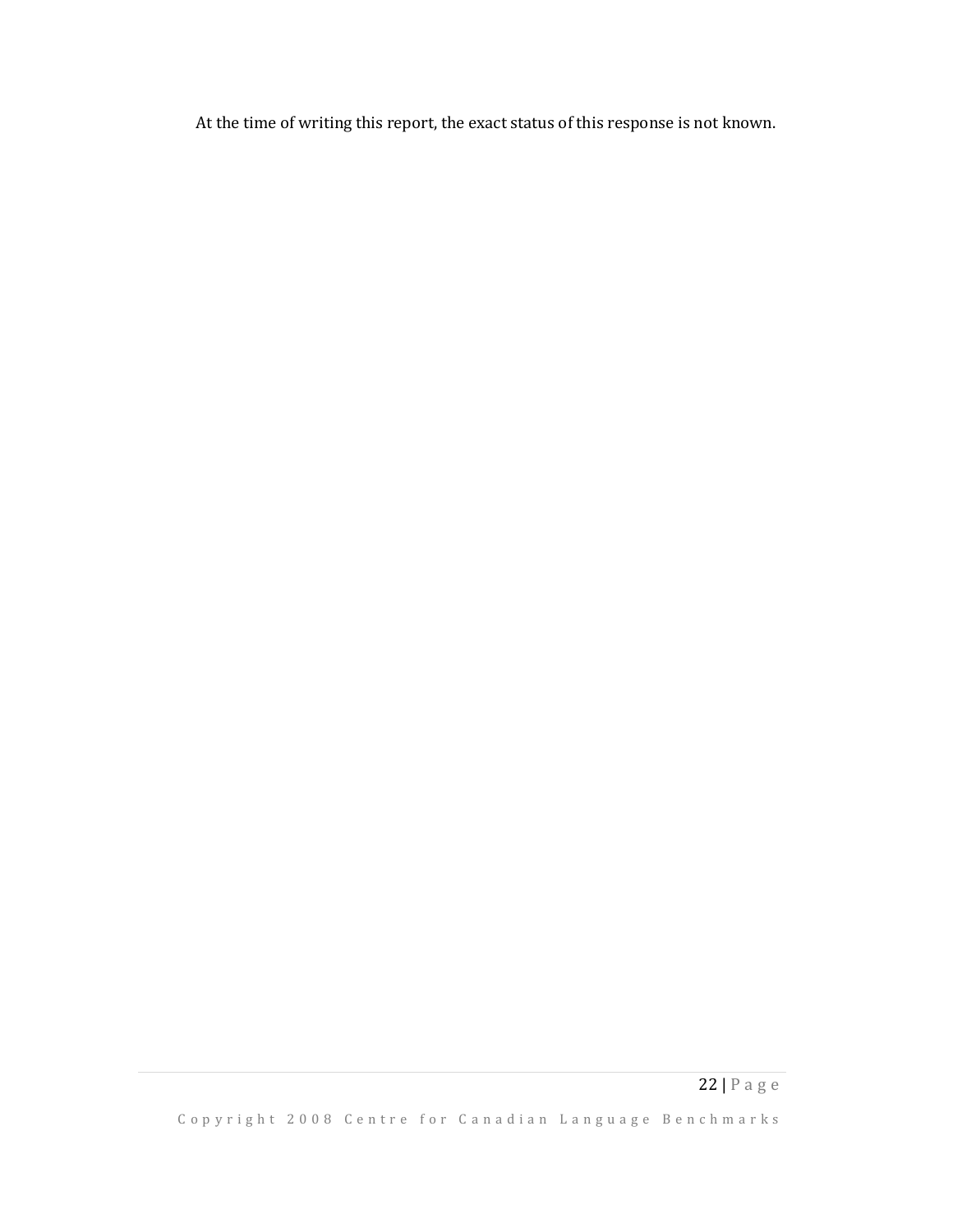## <span id="page-26-0"></span>PURPOSE, OBJECTIVES AND CHARACTERISTICS OF TWO FRAMEWORKS

<span id="page-26-1"></span>

| <b>PURPOSE</b>                                                                                                                                    |                                                                                                        |  |  |
|---------------------------------------------------------------------------------------------------------------------------------------------------|--------------------------------------------------------------------------------------------------------|--|--|
| <b>CEFR</b>                                                                                                                                       | <b>CLB/NCLC</b>                                                                                        |  |  |
| To fulfill a need for cultural unity in Europe in<br>the 1990s by adopting common action in areas<br>of culture, namely modern language learning. | To establish a common standard for describing<br>language proficiency of adult immigrants to<br>Canada |  |  |

# OBJECTIVES

<span id="page-26-2"></span>

| <b>CEFR</b> was developed for:                                         | <b>CLB/NCLC</b> was developed for: |
|------------------------------------------------------------------------|------------------------------------|
| International use                                                      | The Canadian context               |
| Multiple languages                                                     | <b>English and French</b>          |
| Primary, lower secondary, upper secondary,<br>higher/further education | Adult immigrants                   |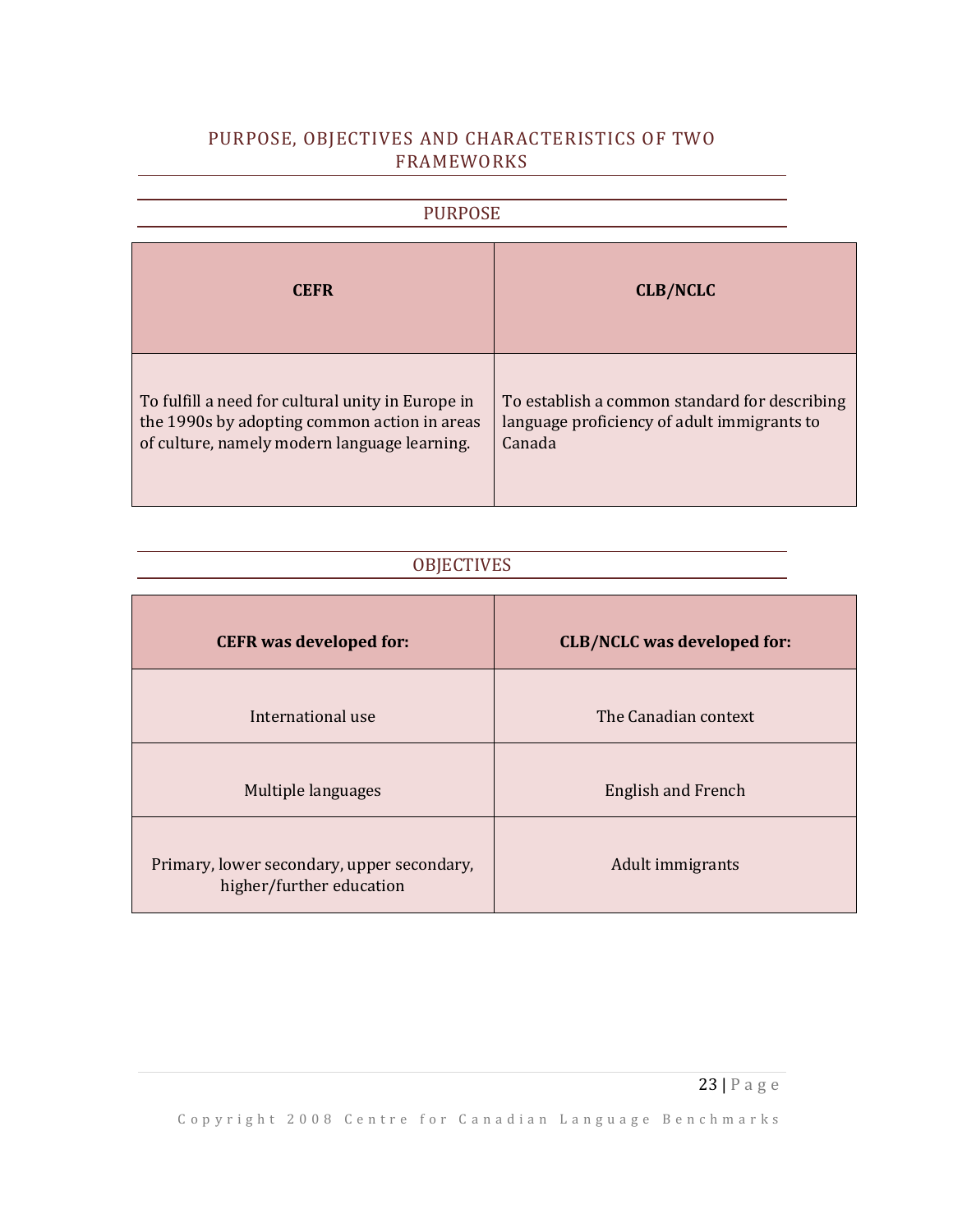## **CHARACTERISTICS**

<span id="page-27-0"></span>

| <b>CEFR</b>                                                                                                                                                                                                                                                   | <b>CLB/NCLC</b>                                                                                                                                                                                     |
|---------------------------------------------------------------------------------------------------------------------------------------------------------------------------------------------------------------------------------------------------------------|-----------------------------------------------------------------------------------------------------------------------------------------------------------------------------------------------------|
| Based on the principle of lifelong learning                                                                                                                                                                                                                   | Based on the principle that language use                                                                                                                                                            |
| and plurilingualism, the notion that all                                                                                                                                                                                                                      | evolves and therefore so must second                                                                                                                                                                |
| linguistic abilities have a place and value                                                                                                                                                                                                                   | language teaching                                                                                                                                                                                   |
| Contains over 50 scales of illustrative                                                                                                                                                                                                                       | Contains 5 sets of descriptors for each level                                                                                                                                                       |
| descriptors, however, there are many gaps in                                                                                                                                                                                                                  | and for each skill (240 in total). Sets of                                                                                                                                                          |
| the descriptors provided for the numerous                                                                                                                                                                                                                     | descriptors are included for four competency                                                                                                                                                        |
| scales organized for specific activities, i.e.                                                                                                                                                                                                                | areas: social interaction; giving and receiving                                                                                                                                                     |
| Skill: Spoken Production                                                                                                                                                                                                                                      | instructions; suasion (getting things done);                                                                                                                                                        |
| Scale: Sustained Monologue                                                                                                                                                                                                                                    | and information                                                                                                                                                                                     |
| All but one of the descriptors are organized by<br>skill or specific activity. There is a scale<br>which contains descriptors of overall<br>general proficiency.                                                                                              | Descriptors are organized by skill. There is<br>not a scale which contains descriptors of<br>overall general proficiency.                                                                           |
| Descriptors are organized in scales on a                                                                                                                                                                                                                      | Descriptors are organized in sets according to                                                                                                                                                      |
| continuum, revealing descriptors as they                                                                                                                                                                                                                      | purpose and function for each level. Each                                                                                                                                                           |
| compare to the other levels                                                                                                                                                                                                                                   | Benchmark is viewed individually <sup>41</sup>                                                                                                                                                      |
| Identifies 5 skills: Listening; Reading; Spoken                                                                                                                                                                                                               | Identifies 4 skills: Speaking; Listening;                                                                                                                                                           |
| Interaction; Spoken Production; Writing                                                                                                                                                                                                                       | Reading; Writing                                                                                                                                                                                    |
| Uses a <b>branching approach</b> where the<br>institution is responsible for sub-dividing the<br>levels into smaller increments as necessary to<br>show progress within a level. The CEFR has<br>divided some levels to include an additional<br>'plus' level | Uses a lateral movement approach which<br>provides an opportunity for progress within a<br>CLB/NCLC. There is no official indication that<br>teachers or institutions sub-divide CLB/NCLC<br>levels |
| The descriptors for each level contain salient                                                                                                                                                                                                                | The descriptors are adjusted to illustrate a                                                                                                                                                        |
| or new proficiency descriptors only. They do                                                                                                                                                                                                                  | more demanding context of language use.                                                                                                                                                             |
| not repeat what is in the level below.                                                                                                                                                                                                                        | They do repeat what is in the level below.                                                                                                                                                          |

 $\overline{a}$ 

<sup>41</sup> The Companion Tables are an ancillary resource presenting the CLB on a continuum.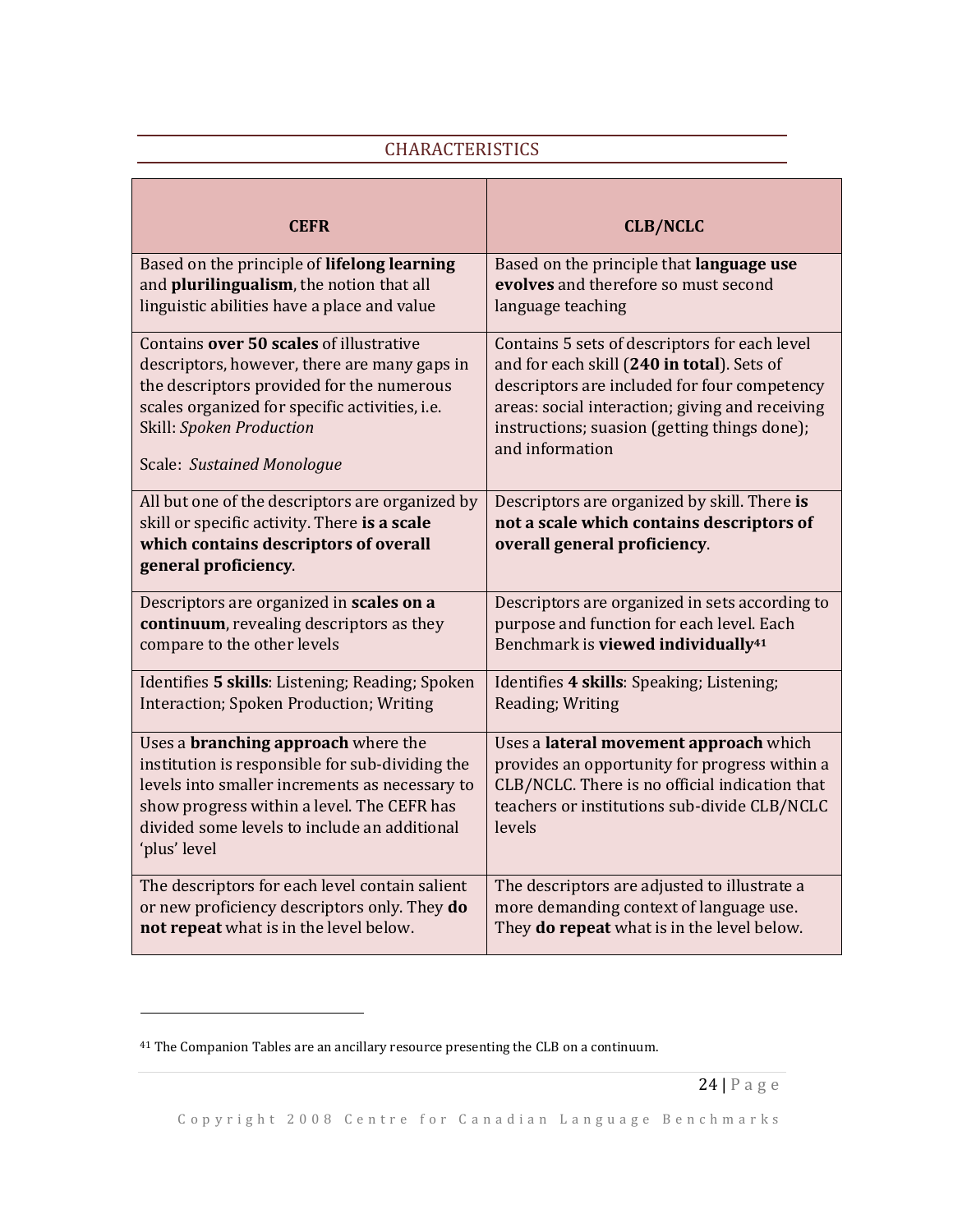<span id="page-28-0"></span>

|                                 | <b>CEFR</b>                                                                                                                                                                                                  | <b>CLB/NCLC</b>                                                                                                                                                                                                    |
|---------------------------------|--------------------------------------------------------------------------------------------------------------------------------------------------------------------------------------------------------------|--------------------------------------------------------------------------------------------------------------------------------------------------------------------------------------------------------------------|
| <b>Publishing</b>               | First two drafts (English and French)<br>were in 1996, later revised and<br>published in 2001to become the<br>version we know today, this time being<br>translated into 21 other European<br>languages.      | First CLB draft (Working Document)<br>was published in 1996. Revised and<br>improved, a second CLB version came<br>out in 2000. The NCLC was first<br>published in 2002, followed by a<br>revised version in 2006. |
| <b>Audience</b>                 | Intended for learners, teachers, and<br>curriculum planners.                                                                                                                                                 | Intended for ESL instructors, program<br>planners, language assessment<br>developers and program<br>administrators.                                                                                                |
| <b>Uses</b>                     | It is used for analyzing needs,<br>specifying learning goals, planning<br>language learning programs, materials<br>and assessments and providing<br>orientation for assessment and<br>outcomes for learners. | It describes, measures and recognizes<br>second language proficiency. It is used<br>for developing language learning<br>programs, curricula, materials and<br>assessment.                                          |
| General<br>Approach             | Learner-centered and task-based.                                                                                                                                                                             | Learner-centered and task-based.                                                                                                                                                                                   |
| <b>Current</b><br><b>Status</b> | Used internationally, including<br>countries outside of Europe. Australia<br>is considering using it as their national<br>standard. Japan adopted it in 2004.                                                | <b>Used across Canada and recognized</b><br>internationally as a national<br>framework. To date it has not been<br>validated or released for international<br>use. However, there are requests to this<br>effect.  |

## FAST FACTS

CLB/NCLC. It is for immediate reference and fast consultation only. For complete details concerning the **N.B.** The information contained in this table is not meant to be an exhaustive list detailing the CEFR or the information, please refer to the paper or the primary resources provided in the references.

c p y r i g n e a o o contre tor canadian nanguage penenmarne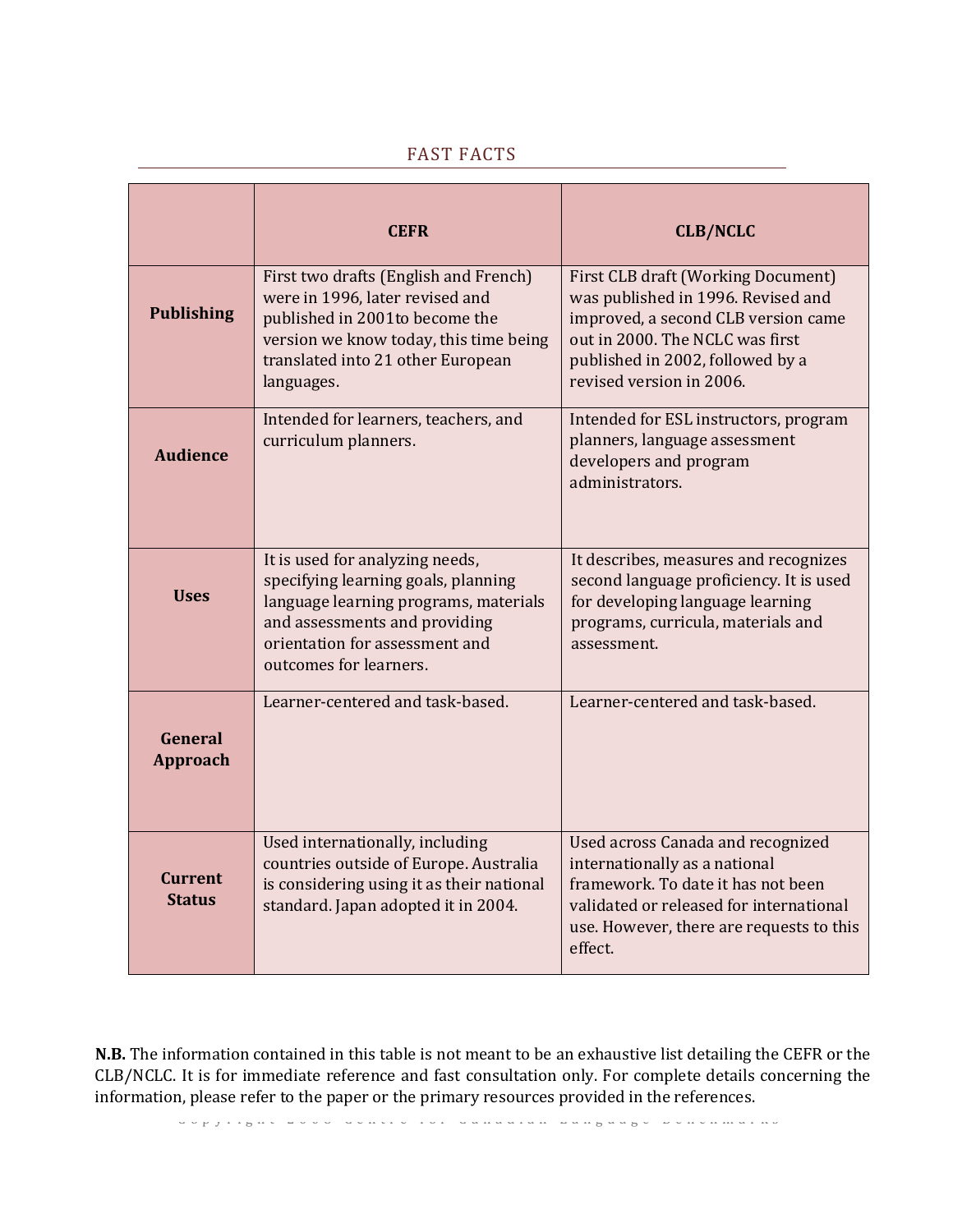## <span id="page-29-0"></span>**REFERENCES**

- Centre for Canadian Language Benchmarks. *Appropriate Uses of the Canadian Language Benchmarks Guidelines and Assessment Tools*. Centre for Canadian Language. Benchmarks Website. June 5, 2008. http://language.ca/display\_page.asp?page\_id=784
- Citizenship and Immigration Canada (1996). *Canadian Language Benchmarks-English as a seconde language for adults-English as a second language for literacy learners - Working Document 1996*. Canada.
- Citoyenneté et Immigration Canada (2006). *Niveaux de compétence linguistique canadiens 2006.* Canada.
- The Council of Ministers of Education, Canada (CMEC). *CICIC: Common European Framework of reference for Languages* page. CMEC Website. June 12, 2008. http://www.cmec.ca/cfl-crl/indexe.stm
- Council of Europe (2001). Common European Framework of Reference: Learning, teaching, assessment. Cambridge: Cambridge University Press.
- Council of Europe Website. *CM Documents. Memorandum of Understanding between the Council of Europe and the European Union*. June 11. www.coe.int/ViewDoc.jsp?Ref=CM92007)74&Language=lanEnglish

Council of Europe Website. *In Brief*. June 11. www.coe.int/T/e/Com/about\_coe/

- Department of Canadian Heritage Website. "Official Languages." Government of Canada. 5 June 2008 http://www.pch.gc.ca/progs/lo-ol/pubs/new-nouvelles\_perspectives/6\_e.cfm
- Little, David (2006). The Common European Framework of Reference for Languages: Content, purpose, origin, reception and impact. *Language Teaching,* 39, 167-190.
- Ontario Association of Continuing Education and School Board Administrators (CESBA) Website. Spring Conference page. June 11, 2008 http://www.cesba.com/conference\_spring.htm
- Pawlikowska-Smith, Grazyna (2000). *Canadian Language Benchmarks 2000.* Citizenship and Immigration Canada.
- Pawlikowska-Smith, Grazyna (2002). *Canadian Language Benchmarks 2000: Theoretical Framework.* Centre for Canadian Language Benchmarks*.* Canada.